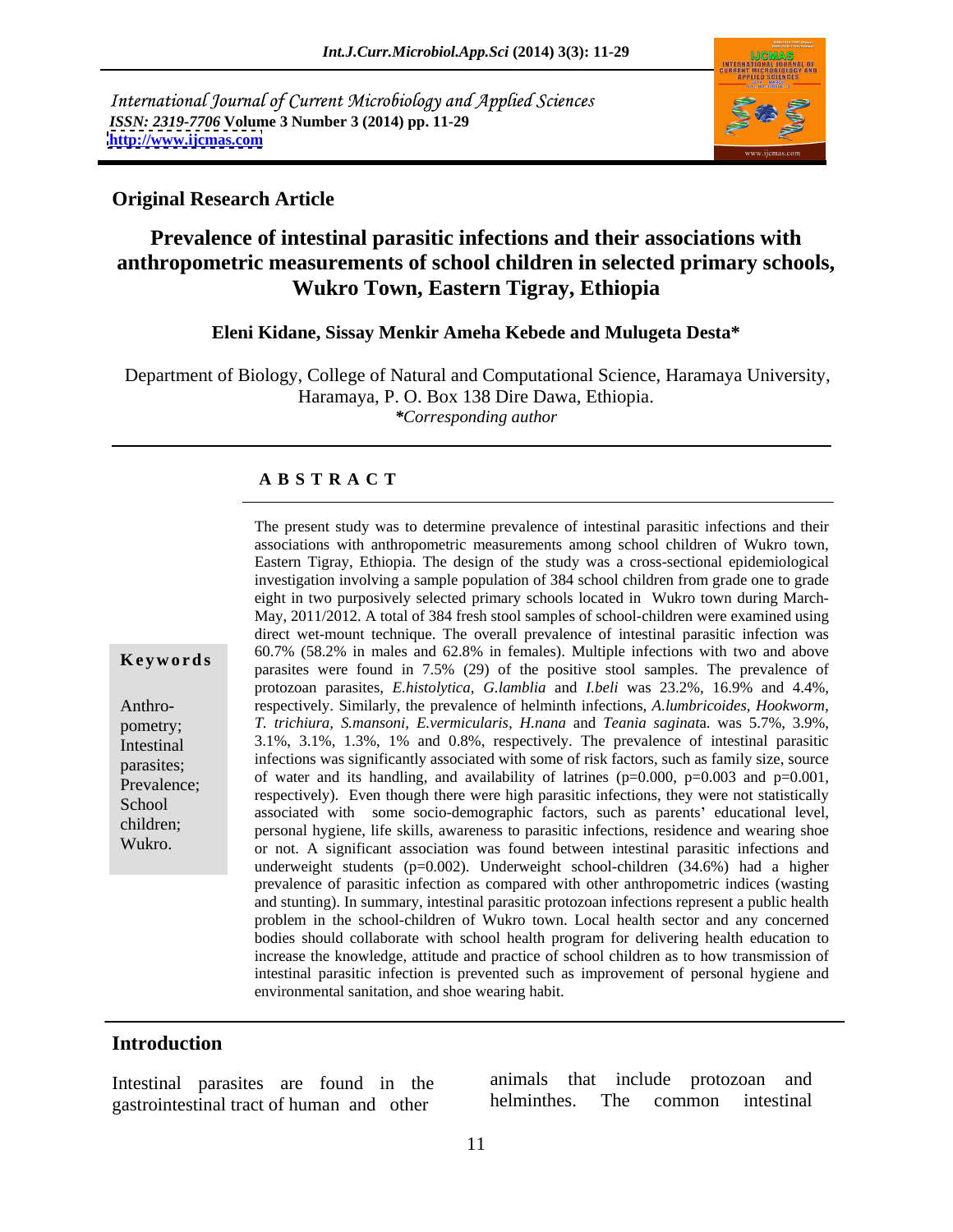*Entamoeba histolytica/dispar, Giardia lamblia/intestinalis, Cryptosporidium* and *Cyclospora species*. Parasitic helminthes localities in the country including the (worms) that infect humans belong to two study area, Wukro town, Eastern Tigray, phyla, Platyhelminths and Nematoda. for which epidemiological information of Parasitic infections, particularly intestinal intestinal parasitic infections was not helminthes cause hundreds of thousands of available. This study was initiated with the avoidable deaths each year and are among aim of determining the prevalence of the world's common infectious diseases. intestinal parasitic infections in relation to Intestinal helminthes are more prevalent throughout the tropics, especially among poor communities. The most prevalent and important helminthes in developing countries are the soil-transmitted **Materials and Methods** helminthes such as: *Ascaris lumbricoides, Trichuris trichiura*, hookworms, **Description of the Study Area** *Hymenolepis nana* and *Schistosomia mansoni*. Schistosmiasis is endemic in 74 tropical countries; worldwide affecting *wereda* of Tigray Regional State Northern over 200 million people while 500 to 600 Ethiopia (Figure 1). It is located at about million people are at risk of becoming 840 km north of Addis Ababa and 45 km infected (Rosendale, 1997). According to north of Mekelle, the capital city of the Teklehaimanot *et al.* (1998), younger Regional State. The total population of this children are more susceptible to *A*. town is 33,317. Of which  $15,488$  (46.5%) *lumbricoides* infection than older children. are males and 17,829 (53%) are females It could be transmitted through the (CSA, 2007). The annual rainfall of the contamination of the environment, study area is 400 mm and the average especially the soil where the children usually play in the open fields and eat food altitude of about 2100 meters above sea without washing hands. Thus, as age level (WAO, 2007). There are two increases exposure to intestinal nematode secondary high schools and two primary infection decreases possibly due to schools in Wukro town. The study has improved personal hygiene. The most common intestinal parasite among adults schools, namely Selam Primary School and child groups surveyed were *E.*  and Kisanet Primary School. There is one *histolytica/dispar*, *G. intestinalis, A.* higher hospital and one clinic in the town. *lumbricoides* and *T*. *trichiura* (Eckmann The inhabitants of Wukro district use and Gillin, 2001). Protozoan parasites, agriculture and trade to lead their such as *Giardia lamblia, Entoameba* livelihood. Agriculture is the source of *histolytica* and helminthic parasites, income in the area, where the farming including *A. lumbricoides*, hookworms and whip worm (*Trichuris trichiura*), are production of mixed crops and livestock, transmitted via contaminated water and and trade is the main source of income food (Chan *et al.*, 1994). Although several (Wukro District Agricultural Station, studies have been conducted on the

protozoan parasites of human are distribution and prevalence of intestinal parasites in Ethiopia (Kloos and Tesfayohans, 1993), there are still several anthropometric measurements among school children of selected primary schools in Wukro town, Eastern Tigray.

The study was conducted in Wukro 840 km north of Addis Ababa and 45 km temperature is  $17^{\circ}$ C -  $25^{\circ}$ C, with an been carried out in the two primary system is characterized by small-scale 2009).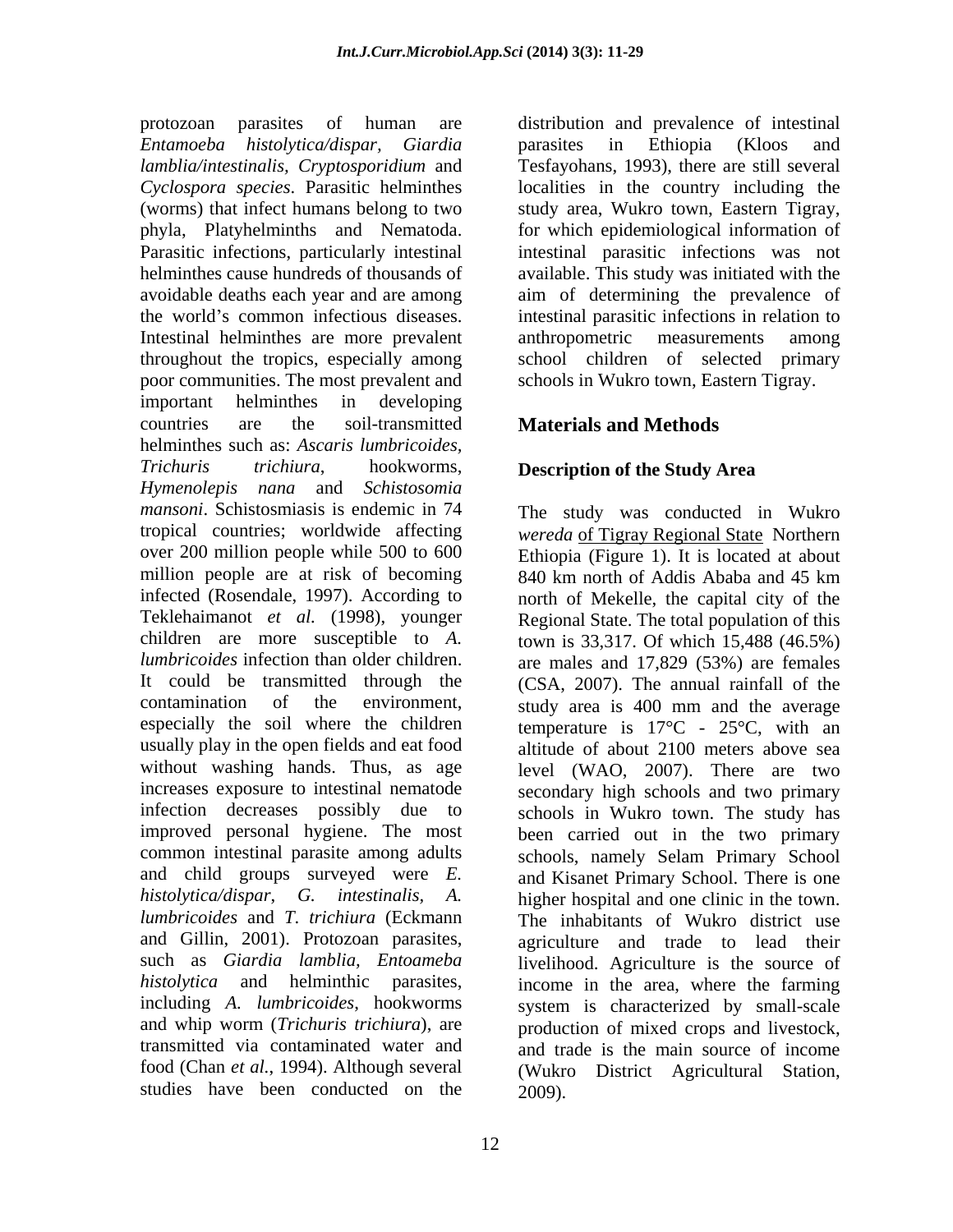

**Figure.1** Location map of the study area

A cross sectional survey was carried out<br>for the assessment of the prevalence of **Methods of Data Collection** for the assessment of the prevalence of intestinal parasitic infections and their associations with anthropometric measurements of school children in selected primary schools at Wukro town. Source of water and its handling, presence<br>The survey was conducted from March to or absence of latrines in their homes. The survey was conducted from March to May, 2012 at Selam and Kisanet parents' education level, life skills,

### **Sampling Size and Sampling Procedure**

The sample size was determined based on area. the expected prevalence rate of 50% and absolute desired precision of 5% at **Anthropometric Measurements** confidence level of 95%. As a result, a total of 384 school children from grade 1 to 8 were chosen to participate in the present study (Kish and Leslie, 1965). Standardized procedures mentioned in<br>The random sampling technique was Gibson, (2005) and body mass index employed to select students from each grade and classroom by using class rosters as the sample frame. Students that have been treated for any intestinal parasitic infections for the past three months at the

**Study Design** time of survey and those that have been infected with malaria were excluded.

# **Methods of Data Collection**

### **Questionnaire survey**

Elementary Schools. personal hygiene, level of awareness to Information about age, sex, family size, source of water and its handling, presence or absence of latrines in their homes,<br>parents' education level, life skills, parasitic infection and wearing shoes or not were gathered using structured questionnaire after pre-test in the study area.

### **Anthropometric Measurements**

The anthropometric measurements were include weight and height by using the standardized procedures mentioned in Gibson, (2005) and body mass index (BMI) was calculated using the formula, BMI=weight in kg/ [height in m]  $^{2}$ . Weight .Weight was taken without shoes and minimum clothing using weighing scale and was recorded to the nearest 0.1 Kg.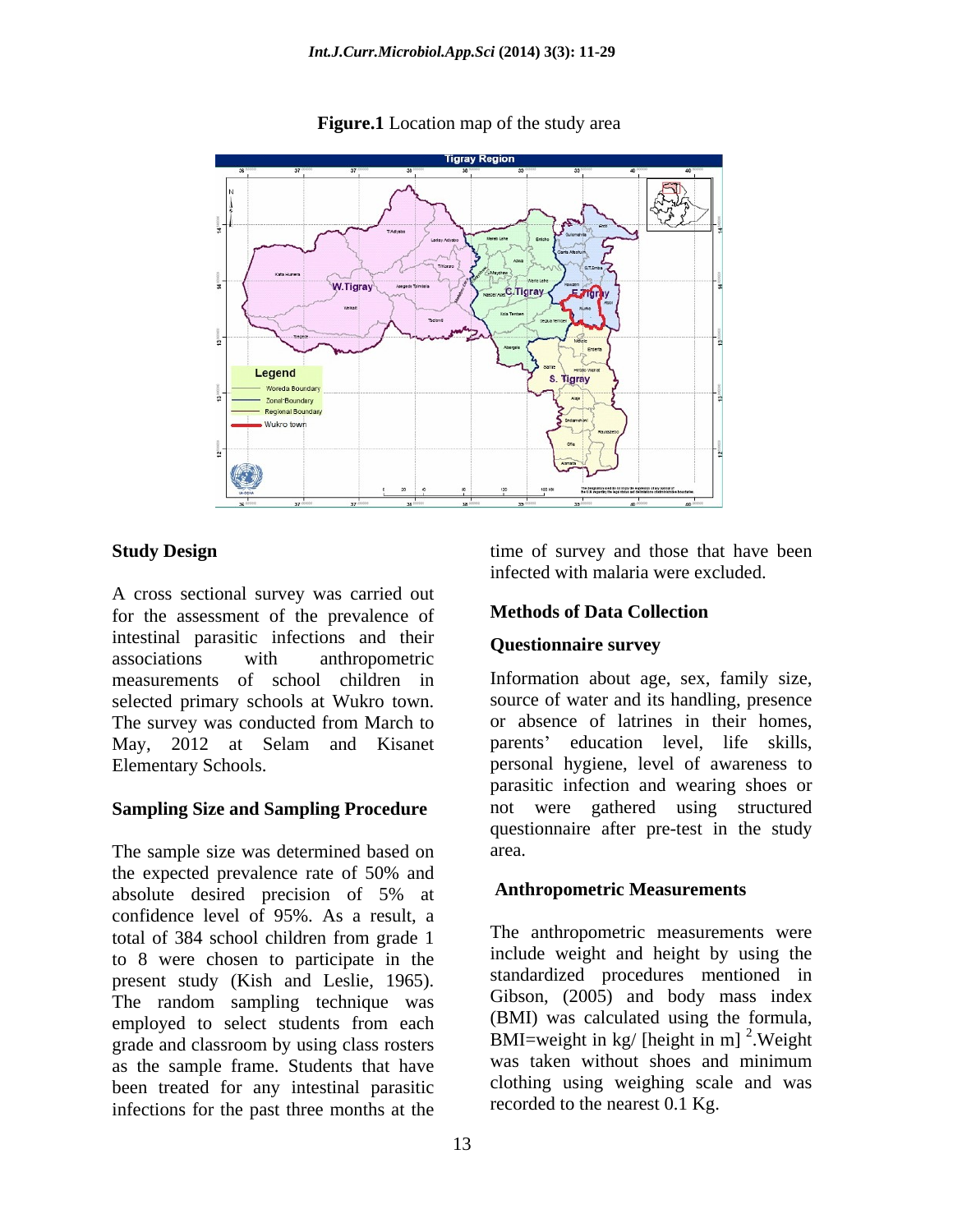The height was measured to the nearest 0.1 cm using a measuring tape. The age of

(approximately 5g of stool) of fresh stool al., 1998). using disposable spoon that was given with the container. The unique code of the **Data Analysis** student was labeled on the container. The stool samples were carried to the Wukro hospital on the same day of collection for

presence of intestinal parasites using direct chi-square  $(x^2)$  test verifying the wet-mount method. The processed stool samples were checked for the presence of and the outcome variables. The intestinal parasite ova or cysts under light significance of the differences in Identification of the parasite species was chi-square analyses. Anthropometry done on the basis of morphology and size indices were computed using the by the principal investigator assisted by calculator mode of anthropometry

### **Direct wet mount technique**

each child was recorded during sample Wet mounting is the simplest and easiest collection. All the data were transformed technique for the examination of faeces. and expressed in Z-scores and calculated Direct wet mount technique was used to using anthropometry calculating software assess the overall prevalence of intestinal program AnthroPlus (WHO, 2007). parasitic infections in the study area. The Under-nutrition was defined for a child, direct wet mount was processed by who had less than-2 z-scores (-2SD) from conventional iodine to identify the the National Center for Health Statistics presence of motile intestinal parasites, (NCHS) median reference population cycts, egg and trophozoite under light values (WHO, 2007). microscope at 10X and 40x magnification. **Stool sample and examination**  intestinal parasites (Singh *et al.,* 2004). **techniques**  About 2g of stool samples was emulsified During stool collection, disposable plastic of emulsified sample placed on a clean cups and spoon were distributed to each microscopic glass slide, then a few drops study subject along with brief instructions of iodine solution was added and it was on how to collect the stool. They were also covered with a cover slip. The presence of advised to fill up the disposable plastic cup intestinal parasites ova and cyst was about the size of the tip of the thumb observed under the microscope (Lindo *et* conventional iodine to identify the Saline was used to observe cysts of with 3-4 ml normal saline, and then a drop *al*., 1998).

# **Data Analysis**

parasitological examination and data analysis. Descriptive statistics were enumeration. applied to indicate the prevalence of **Laboratory Parasitological**  nutritional status as percentages and **Examination of Stool Samples Examination of Stool Samples Examination of Stool Samples Examples Examples Examples Examples Examples Examples Examples Examples Examples Examples Examples Example** Stool samples were diagnosed for the variables were carried out using Pearson microscopy using objectives 10x and 40x. frequency distribution was tested by using experienced laboratory technicians and calculating software program AnthroPlus referring the parasitological laboratory (WHO, 2007). Wasting, stunting and manual (Cheesbrough, 1990). underweight were defined as Z-score Statistical Package for Social Science (SPSS), Windows version 16 was used for intestinal parasitic infections and proportions. To test the null hypothesis, inferential statistical analysis of comparisons between two categorical chi-square  $(x^2)$  test verifying the  $2$  toot vorifying the ) test verifying the relationship between independent factors and the outcome variables. The significance of the differences in chi-square analyses. Anthropometry indices were computed using the calculator mode of anthropometry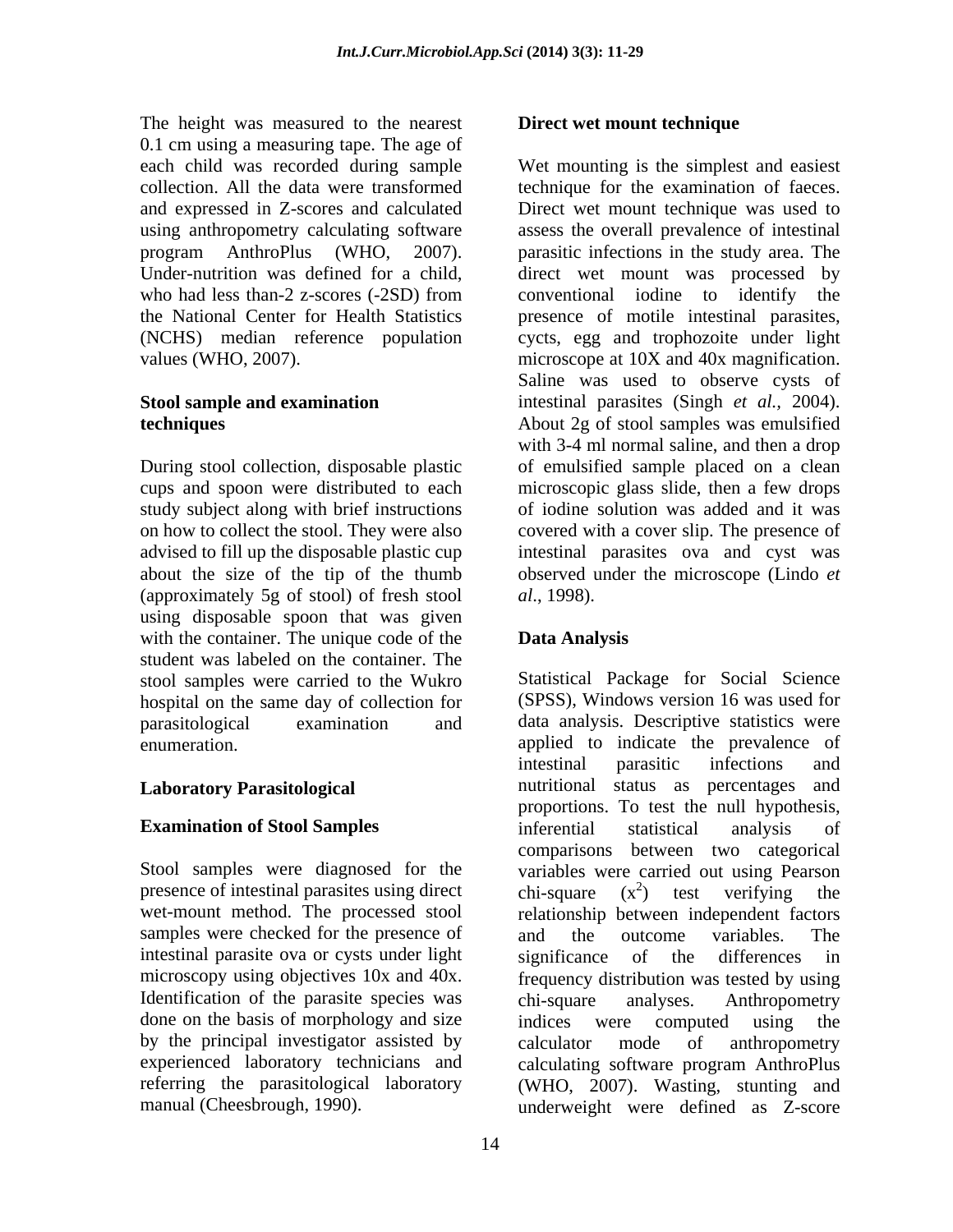values of less than  $-2$  SD (Standard  $(54.4\%)$  and 175 (45.6%) were with poor Deviation), which was below what is and good awareness to parasitic infection expected on the basis of the international

The analysis is done which is focused on Socio-demographic characteristics of the study participants are summarized and **Prevalence of Intestinal Parasitic** presented in Table 1. A sample population of 384 (177 males and 207 females) were selected randomly for parasitological investigations (Table 1). A total of 182 were divided into three age groups: 6- 9 years, 10-14 years, and 15- 18 years. The mean age of the study population was 11 years, and the ages range from 6 to 16 years. 133 (34.6%) of the students were 6- 9 years old, 215(55.9%) were 10-14 years old and 36(9.4%) were 15-18 years old. More than 50% of the sample study infection for the age group 6-9 was 57.4% nonvelocitions were in the age group of 10-14 and 72.2% in males and females, populations were in the age group of 10-14 40.4% and 59.6% of the respondents said 14 it was 57.7% for males and 58.8% for that they have family size of  $\leq$  5 and  $\geq$  6, respectively (Table1). About 51.8% of parasitic infection for the age group of 15-<br>them also indicated that they have 18 year was 66.7% and 66.7% for males them also indicated that they have protected water supply for domestic uses. However, 47.2% were using unprotected water. With regard to parents' education, 104 (36.5%), 106 (27.6%), 96 (25%) and can read and write, completed primary education and had diploma and above respectively. 149 (38.8%) of the students did not have latrines at their homes. 205 (53.4%) and 179 (46.6%) were with poor and good personal hygiene, respectively. About 199 (51.8%) participants' were with (48.2%) were with good life skills. 209

growth. participants, 370 (94.4%) were from urban **Results and Discussion** 378 (98.4%) of the children were wearing respectively. From a total of 384 study and 14(3.6%) were from rural settings. shoes regularly, 6 (1.6%) were not wearing shoes (Table 1).

## **Prevalence of Intestinal Parasitic Infections in School Children**

and 202 students were randomly selected school-children of Wukro town by age and from Selam and Kisanet Primary Schools, sex of the study subjects were summarized respectively. The sample study subjects and presented in Table 2. The overall years old (Table 1). As shown in Table 1, respectively. While, for the age group 10- 42 (10.9%) said that they were illiterate, younger children are more exposed since households had latrines in close vicinity of infection decreases possibly due to their homes. The remaining 235(61.2%) improved personal hygiene and reduced poor life skills and the remaining 185 male and female pupils was 36.7% and The results of the prevalence of intestinal parasitic infections among the primary sex of the study subjects were summarized and presented in Table 2. The overall prevalence of intestinal parasitic infections among all age groups of the pupils in both schools was 60.7%. Of these, the prevalence of any intestinal parasitic infections for males and females was 58.2% and 60.8%, respectively. The prevalence of any intestinal parasitic infection for the age group 6-9 was 57.4% and 72.2% in males and females, 14 it was 57.7% for males and 58.8% for females. The prevalence of intestinal parasitic infection for the age group of 15- 18 year was 66.7% and 66.7% for males and females, respectively (Table2). The higher prevalence of intestinal parasitic infection was seen in the age groups of 6-9 and 15-18 years which indicated that they usually play in the open fields and eat food without washing hands. Thus, as age increases the prevalence of parasitic contact with soil. These findings are in agreement with that reported by Tadesse and Beyene (2003) from Tigray. The prevalence of protozoan parasites between 47.3%, respectively (Table 2). Similarly,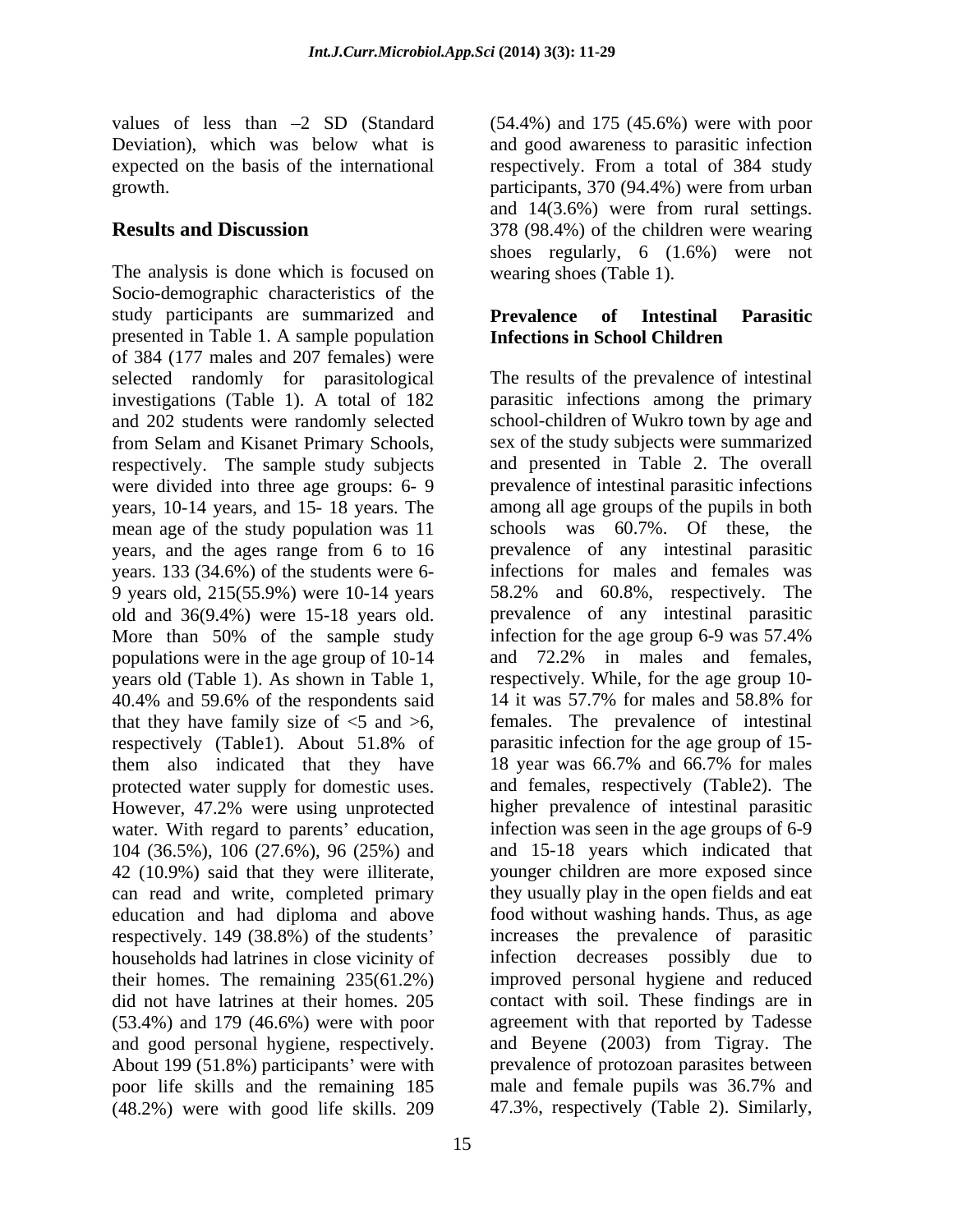between male and female pupils was 38  $(21.5)$  and  $32$   $(15.5)$ , respectively (Table 2). The prevalence of the three intestinal infections in the studied pupils was 18.2%. parasites among the age groups of 6-9, 10 explanation for the highest prevalence of from 60.7% of positive cases of the infections concomitantly by an individual 42.4% and 18.2%, respectively (Table 2). may become higher as individuals stay Thus, it was interesting to find that the higher in the age group of 6-9 years years (66.7%) school children. This is children. In addition to this, children are programs should be strengthened more exposed to overcrowded conditions (schools, nurseries, playgrounds etc). Higher prevalence of parasitic infections Major Intestinal Protozoan and among school-children may occur due to **Helminth Parasites Identified In** the poor sanitary conditions in the schools **Examined Children** (Oguntibeju, 2006). Children usually do not take care of their personal hygiene. For Protozoan and helminth parasites instance, they play in contaminated identified in the stool samples of the outdoor environments, in and around examined school-children are presented in disposal sites (which can certainly cause Table 3. The result of parasitological serious health problems), face problems of investigations showed that, from 384 absence of latrine and lack of basic life specimens of the school-children, 233 skills, such as washing hands before and (60.7%) were positive for one or more after meals (Abu Mourad, 2004).

The reason for the higher prevalence respectively. *Entamoeba histolytica*,

the prevalence of helminthic parasites infection of protozoan parasites than protozoan parasites among the three age transmitted through contaminated hands, groups of the participants of the study was food etc whereas helminthes parasites 47.7%, 39.5% and 41.7% for 6-9, 10-14 and 15-18 years, respectively (Table2). An in parasitic infections between sexes that overall prevalence of helminthes is higher in females than males could be The prevalence of the seven helminth parasites, sample size determination, study 14 and 15-18 years was 18%, 17.2% and 25%, respectively. The possible detections of various parasites. Finally, helminthes infections observed in lower surveyed school children, the prevalence aged children would be the chance of of intestinal protozoan and helminth harboring more than one helminthes parasitic infections were found to be longer in endemic areas. Generally, the intestinal protozoan infection seemed to be prevalence of parasitic infections was more of a problem than the helminth (64.8%) and in the age group of 15-18 variations in geography, socio-economic because younger people have lower population under consideration. Such resistance to parasitic infections as declines in prevalence of intestinal compared to adults since many of the parasitic infections are heartening, and defense systems are not fully developed in thus school-based prevention and control helminthes infection for this study could be due to modes of transmission of the parasites. Protozoan parasites are were by fecal-oral means. The difference due to modes of transmission of the population and the methods used could attribute to this observed difference in from 60.7% of positive cases of the 42.4% and 18.2%, respectively (Table 2). Thus, it was interesting to find that the parasites. There are difference among the conditions, and cultural practices of the programs should be strengthened (Tadesse, 2002).

### **Major Intestinal Protozoan and Helminth Parasites Identified In Examined Children**

Protozoan and helminth parasites intestinal parasites. Of these, 58.2% and 62.8% were males and females, respectively. *Entamoeba histolytica,*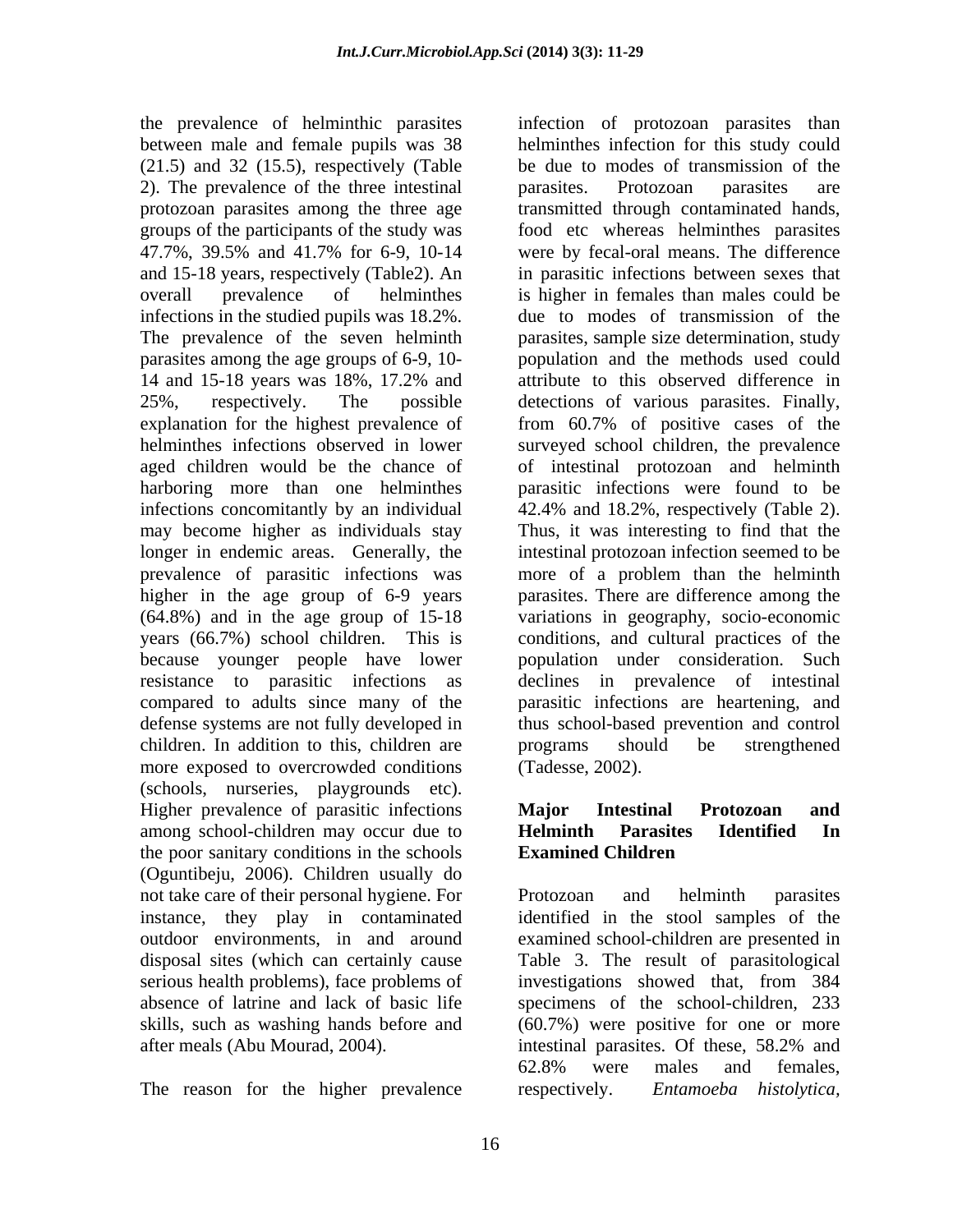*Giardia lamblia* and *Isospora beli* were the major protozoan parasites identified from the school- children with the parasites were found with an overall prevalence of 23.2%, 16.9% and 4.4%, prevalence of 18.2% (Table 3). Besides, respectively (Table 3). Amoebic dysentery due to *E.histolytica* infection was the was lower next to *H.nana* and second most common cause of death in the *E.vermicularis* among the school-children world after malaria among intestinal of Wukro town with the prevalence of protozoan parasites (Walsh *et al.*, 1998). 0.8%, 1% and 1.3%, respectively.<br>The high occurrence of the parasitic A.lumbricoides, Hookworm and T. protozoan infections in the present study may be due to poor environmental parasites worldwide (Warren *et al*., 1993). sanitation (including poor disposal of In the present study, *A.lumbricoides,* swages), which favor the persistence of *T.trichura,* Hookworm and *s.mansoni,* cyst of the parasites in the soil. According were found to be the major prevalent to Yeneneh (1994), the prevalence of intestinal helminth parasites of the school intestinal parasite infections was 82.7% in residents of 4 villages in Southwestern Ethiopia. Similar studies done by in Jimma by Worku and Solomon (2007) Mengistu and Berhanu (2004), on the reported that, the prevalence of *A.*  school children in Lake Langano showed *lumbricoides* was 37.3% and an overall that the prevalence of intestinal parasitic prevalence for five geohelminth ova infection was 60.2%. Another study (A.lumbricoides, E.vermicularis, conducted by Legesse and Erko, (2004) *T.trichiura, S.stercoralis* and Hookworm) among school-children around Lake Langano also showed that the prevalence Southern Ethiopia by Ibrahim *et al* (1999) of intestinal parasitic protozoan parasites was 83.8%. This result was higher than and *T. trichiuria* infections with the another school-based study done in Jimma prevalence of 25.5%, 56.4% and 21.6%, by Haile *et al,* (1994) who reported a prevalence of 68.4%. Similarly, the prevalence of amoebiasis and giardiasis in Regarding the number of intestinal Southwest Ethiopia was also 3.1% and parasite infections per individual, more 3.6%, respectively (Amare *et al*., 2007). than one parasite was found in participants The three potential protozoan species in of the study subjects. Multiple infections the present study were 42.4 %, among 384 were seen in 29 (7.5%) pupils of the total school-children of Wukro town. Thus, a examined school-children (384) with higher prevalence of *E.histolytica* (23.2%) intestinal (two protozoan/protozoa and was found among school-children as helminth/two helminth) parasites with the compared with *G.lamblia* (16.9%) and prevalence of 2.3%, 4.4% and 0.8%, *I.beli* (4.4%) (Table3). Similarly, the respectively. In the present study, the major helminth parasites identified in the prevalence of multiple parasite infections stool samples of the school- children were between male and female pupils was *A.lumbricoides,* Hookworm, *T. trichiura, S.mansoni, E.vermicularis H.nana* and multiple parasite infections between male *Teania* spp. with the prevalence of 5.7%, and female pupils was 3.6% % and 3.9%,

3.9%, 3.1%, 3.1%, 1.3%, 1% and 0.8% respectively. These seven helminth prevalence of 18.2% (Table 3). Besides, the prevalence of *Teania* spp. infection was lower next to *H.nana* and 0.8%, 1% and 1.3%, respectively. *A.lumbricoides,* Hookworm and *T. trichiura* are the most prevalent helminth children in the study area. Similar study done on the prevalence of *A. lumbricoides lumbricoides* was 37.3% and an overall (*A.lumbricoides, E.vermicularis,* was 41.5%. Another study done from reported that, Hookworm, *A.lumbricoides* respectively.

parasite infections per individual, more prevalence of 2.3%, 4.4% and 0.8%, almost the same. The prevalence of and female pupils was 3.6% % and 3.9%,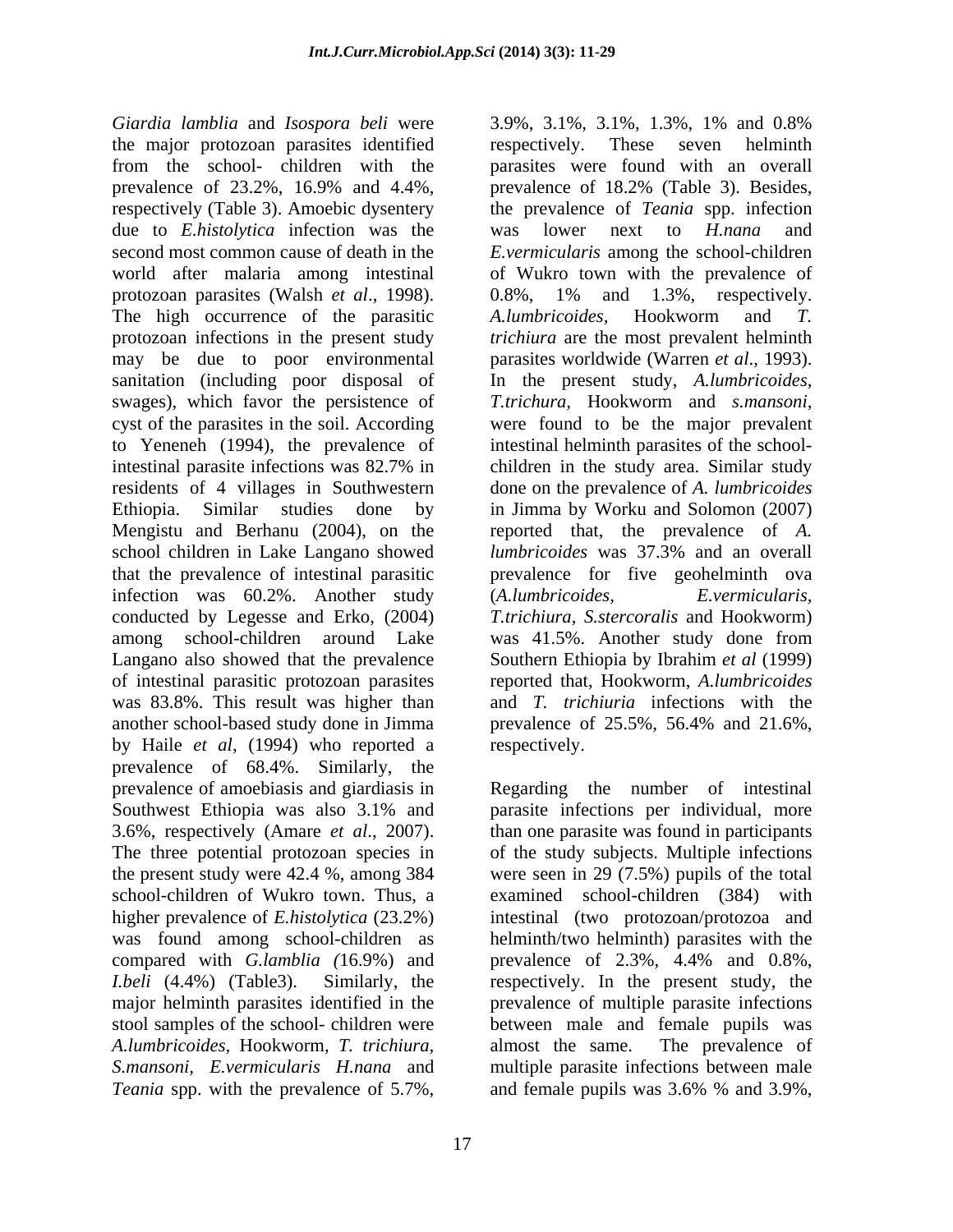respectively. The prevalence of multiple Eastern Ethiopia was 45.9% and higher parasitic infections was 9%, 4.7% and 8.3% for the age groups of 6-9, 10-14 and 15-18 year, respectively (Table 3). Similar children of Wukro town showed lower study done by Solomon (2006) in Welayta prevalence of multiple infections than the Zone, Southern Ethiopia has reported 35.9% prevalence of helminth infections among school-children. The major helminth parasites identified during this study were Hookworm, *A.lumbricoides*  and *T.trichiuria* with the prevalence of 25.6%, 12.3% and 10.5%, respectively were observed in 10.2% of the positive group of 6 - 14 years than other age prevalence of parasitic infections in the  $22(11.9\%)$  for helminthic infection. From (Oguntibeju, 2006). Children usually do problems), absence of latrine and lack of parasites  $(p=0.000$  and  $p=0.003$ , 2004). The study done in Southern part of parasitic infections, 140(36.5%) prevalence of intestinal parasitic infections illiterate parents. About 46(43.4%) (89%) and the prevalence of multiple infections was 35.4%, which was higher parasitic infections,  $106(27.6%)$ 

Eastern Ethiopia was 45.9% and higher than the study done by Roma and Worku, (1997). In relation with this, the school works done earlier in other parts of the country.

### **Association of Intestinal Parasitic Infect ions with Socio Demographic Character istics of School Children**

(Solomon, 2006). Multiple infections This study has also analyzed correlation cases. According to the report of Solomon school-children and the prevalence of (2006), the prevalence of Hookworm intestinal parasitic infections. The overall infections was significantly higher (P< prevalence of each intestinal parasite 0.001) in the age group of 14 years and species diagnosed in the study of pupils above than younger age groups. Similarly, and the proportion of different socio in this study the prevalence of *A.*  demographic factors are presented in *lumbricoides* and *T.trichuria* infections (Table 4). Among the 233 positive was significantly higher (P < 0.001) in age participants of the study, 61 (39.6%) and groups. On the other hand, the prevalence size, respectively*.* Out of 199(51.8%) of Hookworm, *A. lumbricoides* and *T.*  participants of the study that used *trichiura* infections was not significantly protected water, 70(35.2%) were found to different in both sexes (P< 0.001). Higher be positive for protozoan parasites and age group of  $\geq 16$  years may occur due to the 185(47.2%) participants of the study the poor sanitary conditions in the schools that use unprotected water, 93(50.3%) not take care of their personal hygiene, and 48(24.1%) for helminthic infection. In such as playing in contaminated outdoor this study, family size and source of water environments, in and around disposal sites and its handling were the major risk (which can certainly cause serious health factors for the prevalence of intestinal basic life skills, such as washing hands respectively) (Table 4). Among 62(44.3%) before and after meals (Abu Mourad, protozoan and 27(19.3%) helminthes Ethiopia showed, higher overall participants of the study were with than those reported by Roma and Worku, participants of the study were with parents (1997). The prevalence of multiple who can read and write. From 96(25%) infection observed by Lo *et al.,* (1989) in participants of the study whose parentsbetween socio-demographic factors of the 172 (71.5%) were with <5 and >6 family 22(11.9%) for helminthic infection. From were found to be positive for protozoan parasites  $(p=0.000$  and  $p=0.003$ , parasitic infections, 140(36.5%) illiterate parents. About 46(43.4%) and  $16(15.1\%)$  helminthes parasitic infections, 106(27.6%)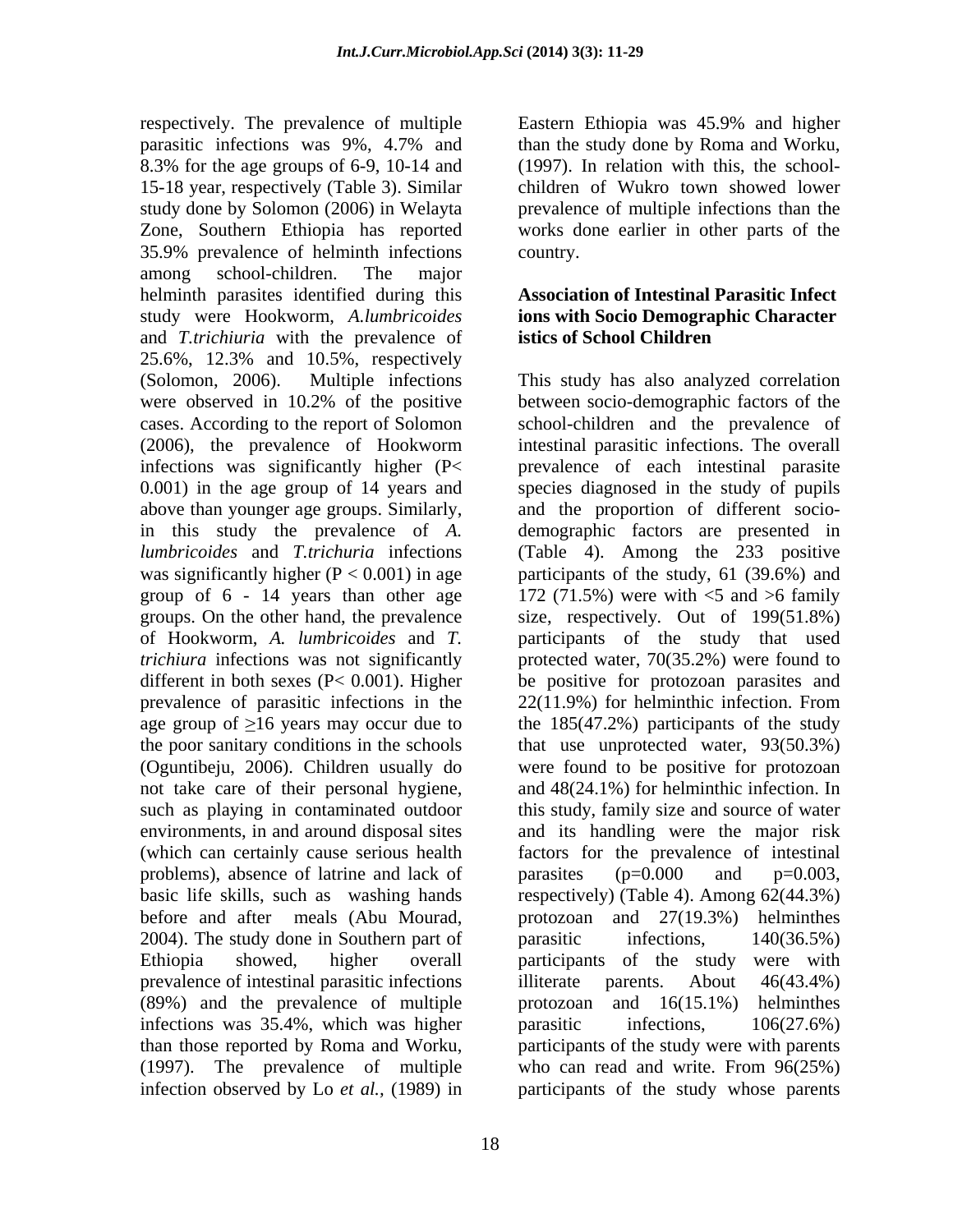completed Primary education, 42(43.8%) good personal hygiene, 73(40.8%) and were found to be positive for protozoan 33(18.4%) were found to be positive and 21(21.9%) for helminthes infection. by protozoan and helminthes parasites The remaining 42(10.9%) participants' of infections, respectively (Table4). In this the study parents who had diploma and study, only 43.9% were identified as above, 13(31%) were found to be positive having good awareness to hygiene. for protozoan and 6(14.3%) for helminthes infection. 149 (38.8%) of the students' transmission on environments households had latrines in close vicinity in contaminated with egg-carrying feces. households had latrines in close vicinity in contaminated with egg-carrying feces. their homes, 40(26.8%) were found to be Consequently, intestinal parasites are positive for protozoan parasite and 15(10.1%) for helminthes infection. The sanitation, and lack of clean water. The remaining 235(61.2%) of the students provision of safe water and improved households did not have latrines in their sanitation are essential for the control of homes were found to be positive for parasitic infections. The peoples in protozoa and helminthes, that is developing countries live in conditions 123(52.3%) and 55(23.4%), respectively. There was statistically significant acquisition of parasitic infestation. Poor association between prevalence of hygiene, crowded household conditions, parasitic infection and latrine availabilities dietary habits, education level of the (p=0.001) (Table4). There was statistically community and deficient sanitation mark significant association between family size and rate of helminthes infection (*P*=0.0003). The prevalence rate of Among the 199(51.8%) participants who intestinal helminths in terms of family size were with poor life skills, 86(43.2%) and was found to be  $29\%$ , 51.3% and 19.6% 35(17.6%) were found to be positive for for family size of 1-3, 4-6 and  $>6$ , protozoan and helminthes parasitic respectively. The highest prevalence rate infections, respectively. From remaining was recorded among those using pit latrines (57.6%), that is, p=0.004. The good life skills, 77(41.6%) and 35(17.9%) majority of the school children (43.4%) were found to be positive for protozoan use stream water. Seventy two percent and helminthes parasites infections, (72%) of the pupils drink water without respectively. Among the 209 (54.4%) and any form of treatment and the prevalence 175 (45.6%) participants of the study who of helminthiasis among them was 84.2%. were with poor and good awareness to There was a statistically significant parasitic infection, 98(49.2%) and association between water treatment 65(35.1%) participants of the study were method and prevalence of helminthiasis found to be positive for protozoan (*P*<0.0001) (sierra, 2011). In the present parasitic infections, respectively. The study, out of 205(53.4%) participants of remaining 37(18.6%) and 33(17.8%) the study who were with poor personal participants of the study were found to be hygiene, 90(43.9%) and 37(18%) were positive helminths parasitic infections to found to be positive for protozoan and the study subjects who were with poor and helminthes parasites infections, good awareness to parasitic infections, respectively (Table4). About 179(46.6%) respectively. From 370 (94.4%) urban

protozoan and helminthes parasites study, only 43.9% were identified as having good awareness Parasitic infections depend for transmission on environments intimately associated with poverty, poor that are highly conducive their day-to-day life (Culha *et al*., 2007).

participants of the study who were with participants of the study, 153(41.4%) and35(17.6%) were found to be positive for protozoan and helminthes parasitic infections, respectively. From remaining 185 (48.2%) individuals who were with and helminthes parasites infections, parasitic infection, 98(49.2%) and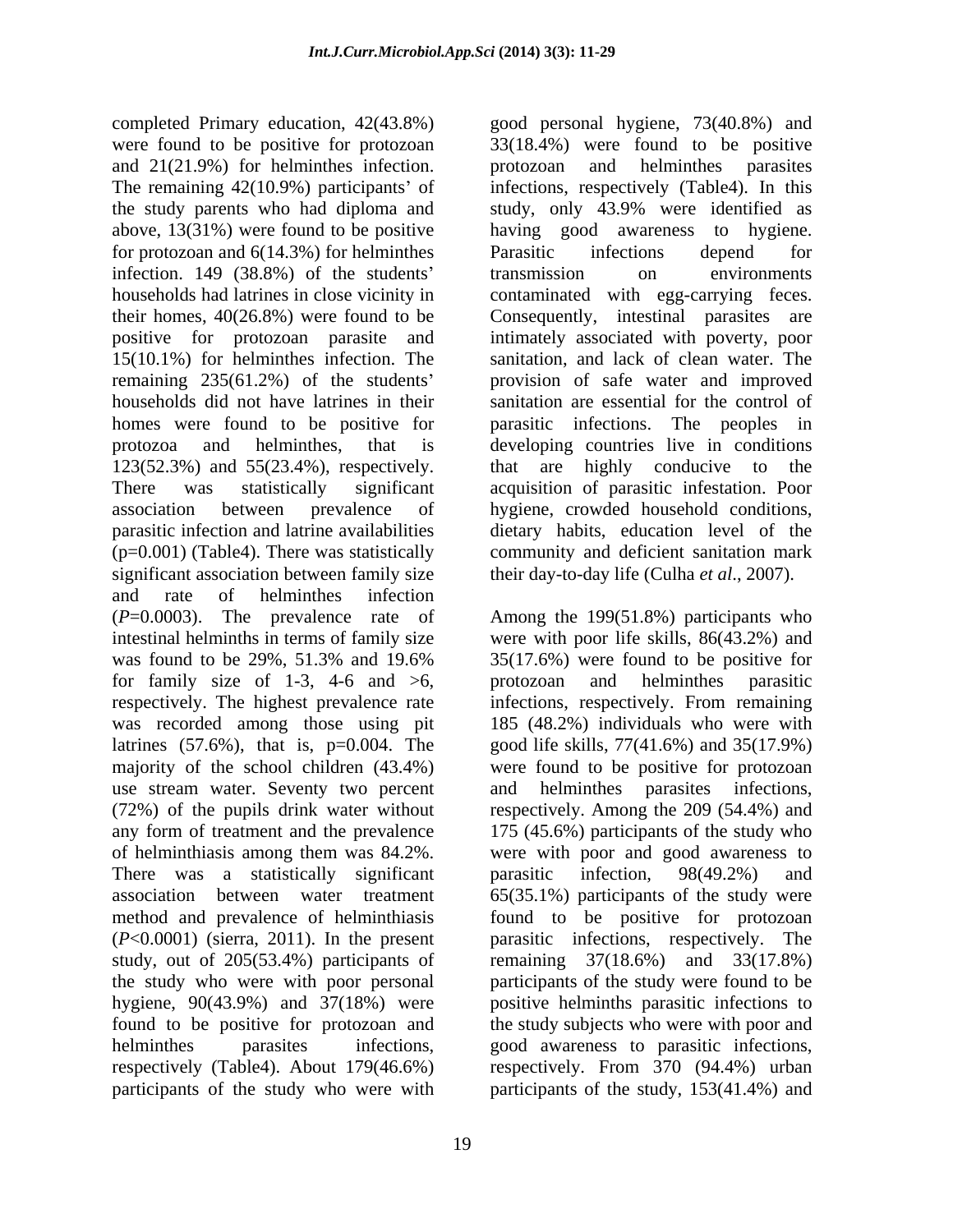69(18.6%) were found to be positive handling and availability of latrine are protozoan and helminthes parasitic statistically significant. In the present infections, respectively. From remaining study, there was high parasitic infection,  $14(3.6%)$  rural participants of the study, but there was no statistically significant  $10(71.4%)$  and  $1(7.1%)$  were found to be difference between some sociopositive for protozoan and helminthes demographic factors such as parents parasitic infections, respectively. 378 education level, personal hygiene, life (98.4%) of the children who wore shoes skill, awareness to parasitic infection, regularly were found positive for protozoa and helminthes, that is 160(42.3%) and 67(17.7%), respectively. From 6 (1.6%) participants of the study who did not wear **School-Children** shoes were found to be positive for because they spend more time at home and would be engaged in risky behaviors such as playing on and with soil. Thus, action of reducing the prevalence of instandard deviation units (Z-scores) from 1997). Safe disposal of fecal material and proper life skills, such as hand washing are weight-for-age, weight-for-height, and infections (Curtis *et al.,* 2000). Children likely to adopt healthy behaviors at younger age. They can also be agents of issues should be used to improve low-cost age (stunted) and are chronically but highly effective programs that will malnourished. Children who are below meaningfully attenuate the burden of rural settings (Lopez-Quintero *et al.,*

such as family size, source of water and its represents the long-term effects of

but there was no statistically significant difference between some socio residence and wearing shoe or not .

### **Anthropometric Measurements of School-Children**

protozoa and helminthes, 3(50%) and As recommended by WHO (2007), the 3(50%), respectively (Table4). In this anthropometric measurements of children study, intestinal parasitic infections are in the present study were compared with highly prevalent. This is due to children an international reference population have a higher risk of infection than adults defined by the U.S. National Centre for sanitation and hygiene are priorities for the indicators described below was expressed intestinal parasitic infections (WHO, the median of the reference population also an effective barrier for the height-for-age provides different transmission of intestinal parasitic information about growth and body are more receptive to learning and are very nutritional status. The height-for-age index change by spreading what they have whose height-for-age Z-score is below learned in the school to their family and minus two standard deviations (-2 SD) community members. Enhanced, from the median of the reference comprehensive knowledge about these population are considered short for their transmissible diseases among students in from the median of the reference 2009). stunted. Stunting reflects failure to receive Generally, the prevalence of intestinal time and is also affected by recurrent and parasitic infections and some risk factors chronic illness. Height-for-age, therefore, Health Statistics (NCHS). Centers for Disease Control and Prevention (CDC). Each of the three nutritional status in standard deviation units (Z-scores) from (Table 5). Each of these indicators, weight-for-age, weight-for-height, and height-for-age provides different composition, which is used to assess is an indicator of linear growth retardation and cumulative growth deficits. Children age (stunted) and are chronically malnourished. Children who are below minus three standard deviations (-3 SD) population are considered severely adequate nutrition over a long period of represents the long-term effects of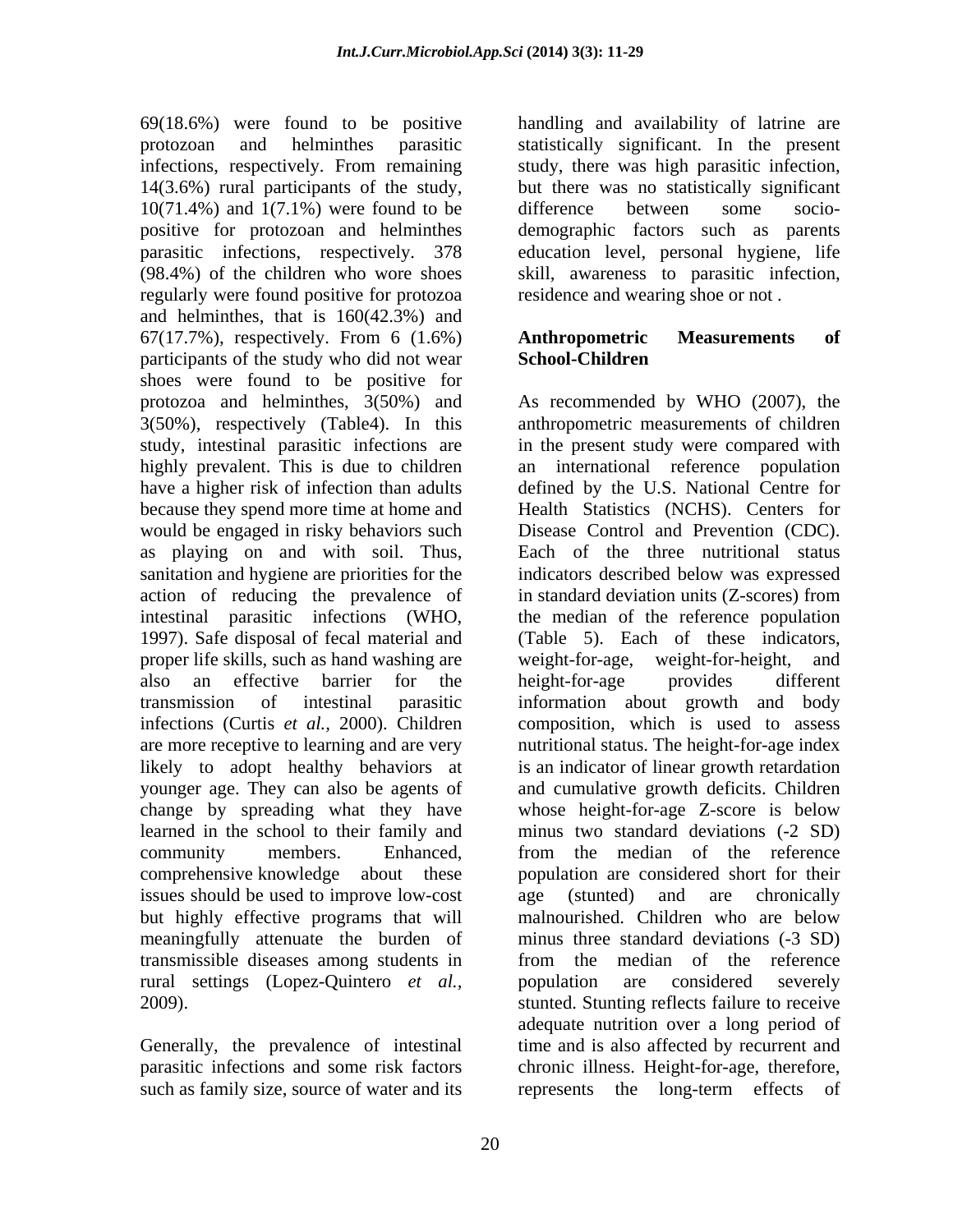malnutrition in a population and does not normal growth and to assess risks for vary according to recent dietary intake overweight and/or obesity, respectively. (CSO, 2005). As revealed in Table5, However, there was no any risk of  $59(44.3\%)$ ,  $38(28.6\%)$  and  $36(27\%)$  of the overweight among the studied school study children aged 6-9 showed underweight, wasting and stunting,<br>respectively. Of these 40.9% were males The prevalence of underweight among age and 47.2% were females for underweight, 37.7% males and 20.8% females for (49%) was higher than the prevalence of wasting and 21.3% males and 31.9% underweight (36%) reported from females for stunting. Prevalence of underweight and stunting was almost the the other hand, the prevalence reported for<br>same between boys and girls in this age. Abchikeli and Ayalew Mekonnen same between boys and girls in this age abchikeli and Ayalew Mekonnen<br>group Even though there was no Elementary school children was 30.7% by group. Even though there was no statistically significant difference in wasting, there was difference between males and females, *i.e.* 37.7% males and 20.8% females (Table 5). Other study done on school-children of Babile town by Girum Tadesse (2005) showed that Wasting (WHZ) was the predominant of both the regional and the national rates,<br>manifestation of malnutrition (11.6%) where wasting was 6.5% both nationally manifestation of malnutrition (11.6%) followed by stunting  $(HAZ)$  (5.4%) and and regionally, and underweight was<br>underweight  $(WAY)$  (5.2%) As compared 29.7% regionally, but 20.8% nationally underweight (WAZ) (5.2%). As compared with this study, there was a higher proportion of underweight and stunting with 44.3% and 27%, respectively. Stunted students show a higher prevalence of parasitic infection than the other anthropometric measurements (Girum,

BMI-for-age is the recommended indicator for assessing thinness, overweight and (2005). obesity in children 10-19 years (WHO, 2009). Therefore, in the current study, the prevalence of BMI-for-age under  $5<sup>th</sup>$ percentiles which were an indicator for **School Children** being underweight for 10-18 years of age was 49% (123/251). Of which, 52.6% This study has also analyzed correlation  $(61/116)$  was for males and 45.9% between anthropometric indices of the (62/135) was for females. Besides, BMIfor-age percentiles of  $5^{\text{th}}$  -  $85^{\text{th}}$ , and  $> 85^{\text{th}}$ were calculated for analyzing the status of

However, there was no any risk of overweight among the studied school children (Table 6).

The prevalence of underweight among age group 10-18 years in the present study (49%) was higher than the prevalence of underweight (36%) reported from Southern Ethiopia (Birmeka, 2007). On the other hand, the prevalence reported for Abchikeli and Ayalew Mekonnen Elementary school children was 30.7% by Tilahun (2010).

2005). present study may be due to inadequate **Prevalence of Underweight and/or** factors associated with low socio- **Thinness in the School Children** economic development such as differences Generally, in the present study, the prevalence of wasting (28.6%) and underweight (44.3%) among age group 6- 9 years were found to be higher than those of both the regional and the national rates, where wasting was 6.5% both nationally and regionally, and underweight was 29.7% regionally, but 20.8% nationally (FMOH, 2005). However, the prevalence of stunting (27%) in the present study was found to be lower in comparison with the Ethiopian Demographic and Health survey report which was 51.3% (CSO, 2005). The higher rates of acute malnutrition in the dietary intake, cultural, religious, or other by place of residence and mother's education level as reported by EDHS (2005).

### $t$   $\frac{1}{2}$   $\frac{1}{2}$   $\frac{1}{2}$   $\frac{1}{2}$   $\frac{1}{2}$   $\frac{1}{2}$   $\frac{1}{2}$   $\frac{1}{2}$   $\frac{1}{2}$   $\frac{1}{2}$   $\frac{1}{2}$   $\frac{1}{2}$   $\frac{1}{2}$   $\frac{1}{2}$   $\frac{1}{2}$   $\frac{1}{2}$   $\frac{1}{2}$   $\frac{1}{2}$   $\frac{1}{2}$   $\frac{1}{2}$   $\frac{1}{2}$   $\frac{1}{2$ **Association of Intestinal Parasitic Infection and Physical Growth of School Children**

th  $\alpha \xi$ th and  $\alpha \xi$ <sup>th</sup>  $-85<sup>th</sup>$ , and  $>85<sup>th</sup>$  intestinal parasitic infections. The overall th and  $\infty$  gether serious emission and the presented of th This study has also analyzed correlation between anthropometric indices of the school-children and the prevalence of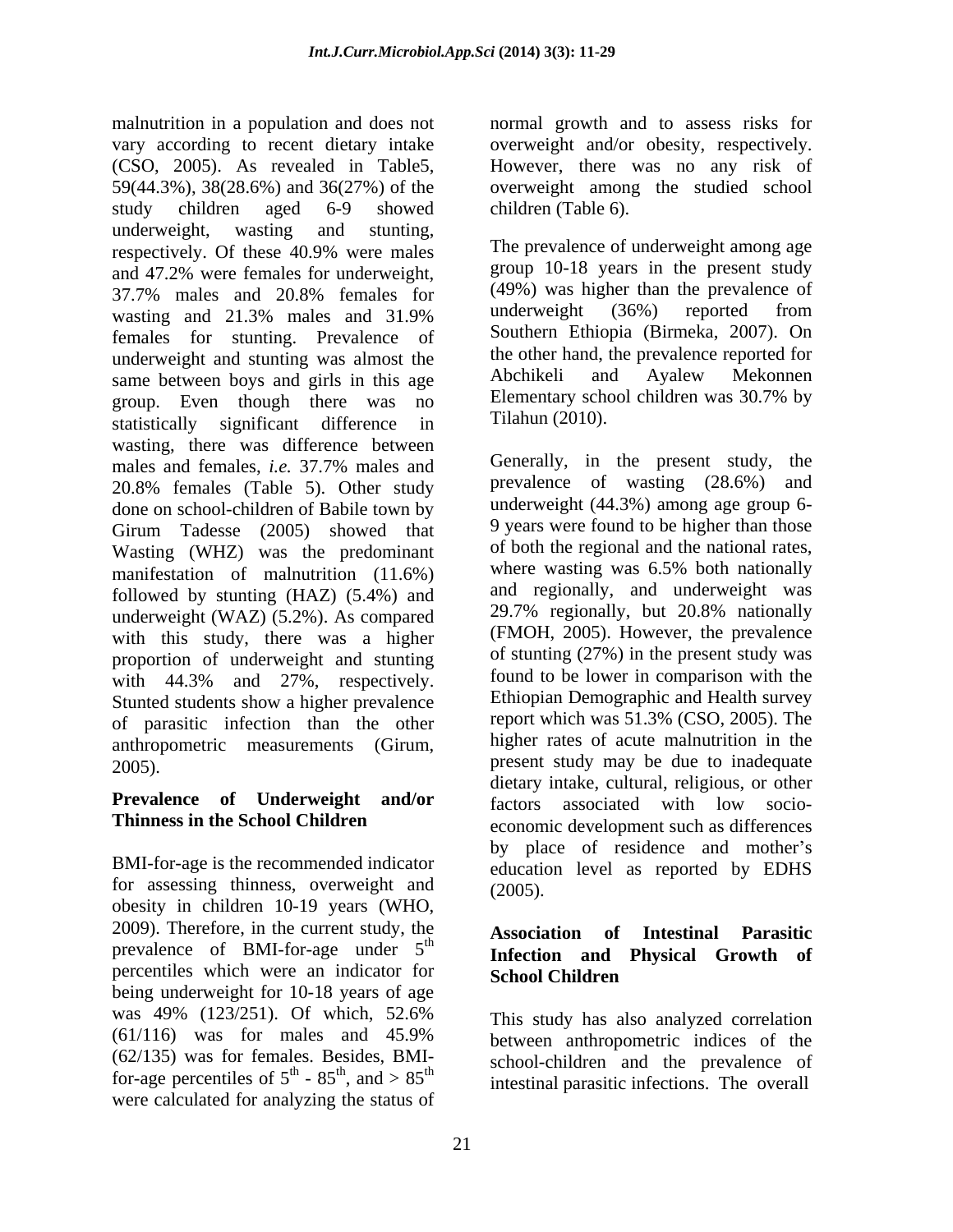| <b>Characters</b>                 | Frequency | <b>Percent</b> $(\% )$ |
|-----------------------------------|-----------|------------------------|
| Sex: Male                         | 177       | 46.1                   |
| Female                            | 207       | 53.9                   |
| Age group: 6-9                    | 133       | 34.6                   |
| $10-14$                           | 215       | 56                     |
| $15-18$                           | 36        | 9.4                    |
| Family size: <5                   | 155       | 40.4                   |
| >6                                | 229       | 59.6                   |
| Source of water & its handling:   |           |                        |
| Protected                         | 199       | 51.8                   |
| Unprotected                       | 185       | 47.2                   |
| Parents education level:          |           |                        |
| Illiterate                        | 104       | 36.5                   |
| Can read and write                | 106       | 27.6                   |
| Primary education complete        | 96        | 25                     |
| Diploma and above                 | 42        | 10.9                   |
| Availability of latrine: Present  | 149       | 38.8                   |
| Absent                            | 235       | 61.2                   |
| Personal hygiene: Poor            | 205       | 53.4                   |
| Good                              | 179       | 46.6                   |
| Life skills: Poor                 | 199       | 51.8                   |
| Good                              | 185       | 48.2                   |
| Awareness to parasitic infection: |           |                        |
| Poor                              | 209       | 54.4                   |
| Good                              | 175       | 45.6                   |
| Residence: Urban                  | 370       | 94.4                   |
| Rural                             | 14        | 3.6                    |
| Wearing shoes: yes                | 378       | 98.4                   |
| No                                |           | 1.6                    |

| Table.1<br>c characteristics of study parti<br>ticipants in both<br>o- demographic<br>Soc10<br>vucit |  |
|------------------------------------------------------------------------------------------------------|--|
| $\mathbf{r}$<br>elam and Kisanet primary<br>$\cdot$ school.                                          |  |

**Table.2** Prevalence of intestinal protozoan and helminth parasites by age and sex of examined children in both Selam and Kisanet primary schools

|                                |           |                     |                     | $\sim$             |                               |
|--------------------------------|-----------|---------------------|---------------------|--------------------|-------------------------------|
|                                | No. of    | Protozoan           | Helminths           | Protozoa &         |                               |
| Age group (in<br>year) and sex | Examined  | parasite            | Parasite            | helminths parasite |                               |
|                                | (%)       | No. positive $(\%)$ | No. positive $(\%)$ | No. positive (%)   | value                         |
| $6-9$                          |           |                     |                     |                    |                               |
|                                |           |                     |                     |                    |                               |
| Male                           | 61(45.9)  | 24(39.3)            | 11(18)              | 35(57.4)           | $\vert 2.06 \vert 0.14 \vert$ |
| Female                         | 72(54.1)  | 39(54.2)            | 13(18.1)            | 52(72.2)           |                               |
| $10 - 14$                      |           |                     |                     |                    |                               |
| Male                           | 104(48.4) | 37(35.6)            | 23(21.1)            | 60(57.7)           |                               |
| Female                         | 111(51.6) | 48(43.2)            | 14(12.6)            | 62(55.7)           |                               |
|                                |           |                     |                     |                    |                               |
| $15 - 18$                      |           |                     |                     |                    |                               |
| Male                           | 12(33.3)  | 4(33.3)             | 4(33.3)             | 8(66.7)            | $0.06 \, 0.79$                |
| Female                         | 24(66.7)  | 11(41.7             | 5(20.8)             | 16(66.7)           |                               |
| All age group                  |           |                     |                     |                    |                               |
| Male                           | 177(46.1) | 65(36.7             | 38(21.5)            | 103(58.2)          | $\vert 0.14 \vert 0.83 \vert$ |
| Female                         | 207(53.9) | 98(47.3             | 32(15.1)            | 130(62.8)          |                               |
|                                |           |                     |                     |                    |                               |
| Total                          | 384(100)  | 163(42.2)           | 70(18.2)            | 233(60.7)          |                               |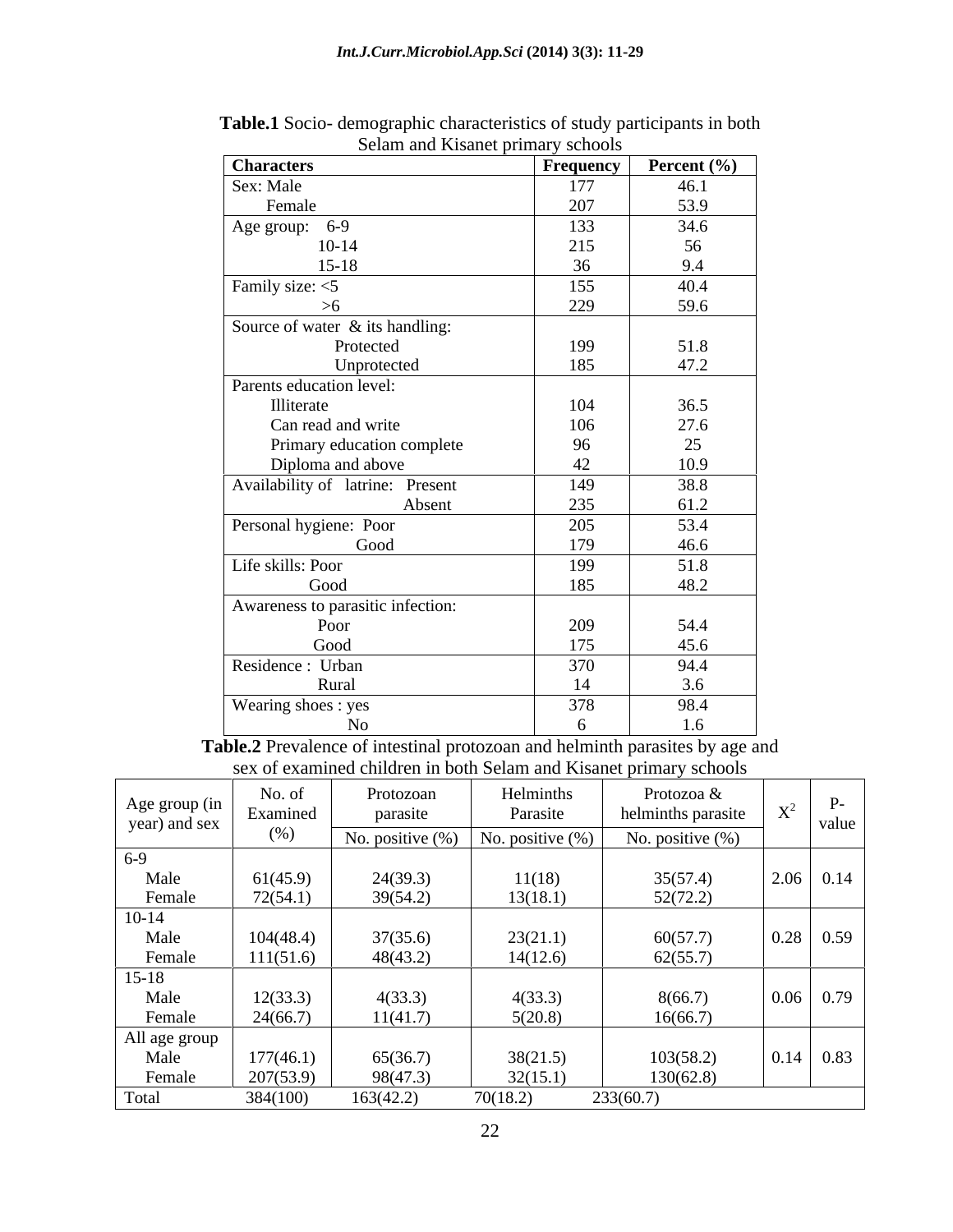|                        |          |                                                                                                                                               | Protozoan parasitic |                               |                               |                        |                |                     | Helminth parasitic species                                                            |         |          | Multiple  |
|------------------------|----------|-----------------------------------------------------------------------------------------------------------------------------------------------|---------------------|-------------------------------|-------------------------------|------------------------|----------------|---------------------|---------------------------------------------------------------------------------------|---------|----------|-----------|
| Age                    |          |                                                                                                                                               | species             |                               |                               |                        |                |                     |                                                                                       |         |          | parasitic |
|                        | No. of   |                                                                                                                                               |                     |                               |                               |                        |                |                     |                                                                                       |         |          | infection |
| group (in<br>year) and | (% )     | No. of                                                                                                                                        |                     | No. of $\vert$ No. of $\vert$ | $\vert$ No. of $\vert$ No. of |                        | No. of $\vert$ | No. of              | No. of                                                                                | No. of  | No. of   | No. of    |
| sex                    |          | positive                                                                                                                                      |                     |                               |                               |                        |                |                     | positive   positive   positive   positive   positive   positive   positive   positive |         | positive | positive  |
|                        |          |                                                                                                                                               | (% )                | (%)                           | (%)                           | (%)                    | (% )           | (% )                | $(\%)$                                                                                | $(\% )$ | (%)      | $(\%)$    |
| $6$ to $9$             |          |                                                                                                                                               |                     |                               |                               |                        |                |                     |                                                                                       |         |          |           |
| Male                   | 61(45.8) | $\mid$ 14(22.9) $\mid$ 10(16.3) $\mid$ 1(1.6) $\mid$                                                                                          |                     |                               | $4(6.5)$ 3(4.9)               |                        | 1(1.6)         | 1(1.6)              | 1(1.6)                                                                                | 1(1.6)  |          | 3(49.2)   |
| Female                 | 72(54.1) | $25(34.7)$   $14(19.4)$   $4(5.5)$                                                                                                            |                     |                               |                               | $\mid$ 4(5.5)   1(1.3) | 4(5.5)         | 2(2.7)              | 1(1.3)                                                                                | 1(1.3)  | 1(1.3)   | 11(15.3)  |
| 10 to 14               |          |                                                                                                                                               |                     |                               |                               |                        |                |                     |                                                                                       |         |          |           |
| Male                   |          | $104(48.3)$ $21(20.1)$ $16(15.3)$ $2(1.9)$                                                                                                    |                     |                               | 6(5.7)   6(5.7)               |                        | 3(3)           | 4(3.8)              | 2(1.9)                                                                                |         | 4(3.8)   | 9(8.7)    |
| Female                 |          | $111(28.9)$ 23 (20.7) 20(18) 7(6.3)                                                                                                           |                     |                               | $4(3.6)$ 4(3.6)               |                        | 3(2.7)         | 3(2.7)              |                                                                                       |         |          | 3(2.7)    |
| 15 to 18               |          |                                                                                                                                               |                     |                               |                               |                        |                |                     |                                                                                       |         |          |           |
| Male                   | 12(33.3) | 1(8.3)                                                                                                                                        |                     | $2(16.6)$ $1(8.3)$            |                               | $1(8.3)$   $1(8.3)$    | 1(8.3)         |                     |                                                                                       | 1(8.3)  |          | 2(16.7)   |
| Female                 | 24(66.7) | 5(20.8)                                                                                                                                       |                     | $3(12.5)$ $2(8.3)$            | 3(12.5)                       |                        |                | 2(8.3)              |                                                                                       |         |          | 1(4.2)    |
| All age                |          |                                                                                                                                               |                     |                               |                               |                        |                |                     |                                                                                       |         |          |           |
| group                  |          |                                                                                                                                               |                     |                               |                               |                        |                |                     |                                                                                       |         |          |           |
| Male                   |          | $\mid$ 177(46.1) $\mid$ 36(20.3) $\mid$ 28(15.8) $\mid$ 4(2.3) $\mid$ 11(6.2) $\mid$ 10(5.6) $\mid$ 5(2.8) $\mid$ 5(2.8) $\mid$ 3(1.7) $\mid$ |                     |                               |                               |                        |                |                     |                                                                                       | 2(1.1)  | 4(2.3)   | 14(79.1)  |
| Female                 |          | $\mid$ 207(53.9) $\mid$ 53(26.5) $\mid$ 37(17.9) $\mid$ 13(6.3) $\mid$ 11(5.3) $\mid$ 5(2.4)                                                  |                     |                               |                               |                        | 7(3.4)         | 7(3.4)              | 1(0.5)                                                                                | 1(0.5)  | 1(0.5)   | 15(72.5)  |
| Total                  | 384(100) | 89(23.2)                                                                                                                                      |                     | $65(16.9)$ $17(4.4)$          |                               | $22(5.7)$ 15(3.9)      |                | $12(3.1)$ $12(3.1)$ | 4(1)                                                                                  | 3(0.8)  | 5(1.3)   | 29(7.5)   |

**Table.3** Major intestinal protozoan and helminth parasites identified in examined children in both Selam and Kisanet primary schools

Eh=*Entamoebahistolytica,* Gl= *Giardia lamblia,* Ib=*Isospora beli* Al=*Ascaris lumbricoides*, Hw=Hookworm, Tt=*Trichuris trichiura,* Hn= *Hymenolepsis nana*, Ev= *Enterobius vermacularis,* Sm*=schistosoma mansoni,* Ts*=Teania saginata*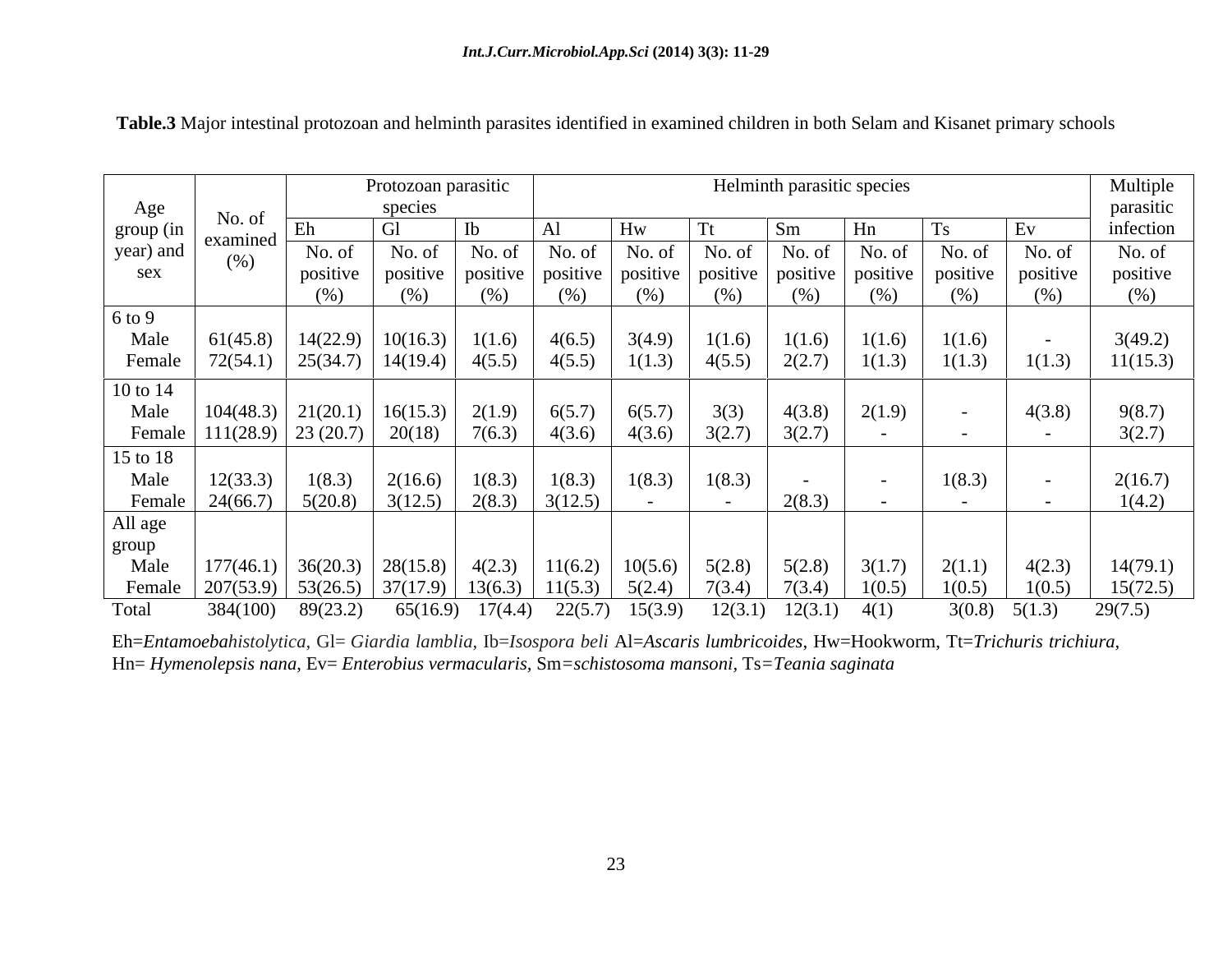|                                   |           |                     | of studied children in both Selam and Kisanet primary schools |                                               |        |                |                   |
|-----------------------------------|-----------|---------------------|---------------------------------------------------------------|-----------------------------------------------|--------|----------------|-------------------|
| Characters                        | Frequency | Intestinal          | Intestinal                                                    | $\sqrt{1 + 2}$ Over all parasites $\sqrt{OR}$ |        | $\mathbf{X}^2$ | $P-value$         |
|                                   | (% )      | protozoan           | Helminth                                                      |                                               |        |                |                   |
|                                   |           | No. positive $(\%)$ | No. positive $(\%)$                                           | No. positive(%)                               |        |                |                   |
| Family size: $<$ 5                | 155(40.4) | 46(29.7)            | 15(9.7)                                                       | 61(39.6)                                      | 13.638 | 12.752         | $\mid 0.000 \mid$ |
|                                   | 229(59.6) | 117(51.1)           | 55(24)                                                        | 172(75.1)                                     |        |                |                   |
| Source of water $\&$ is handling: |           |                     |                                                               |                                               |        |                |                   |
| Protected                         | 199(51.8) | 70(35.2)            | 22(11.9)                                                      | 92(46.2)                                      | 8.970  | 8.941          | 0.003             |
| Unprotected                       | 185(47.2) | 93(50.3)            | 48(24.1)                                                      | 141(76.2)                                     |        |                |                   |
| Parents education:                |           |                     |                                                               |                                               |        |                |                   |
| Illiterate                        | 140(36.5) | 62(44.3)            | 27(19.3)                                                      | 89(63.6)                                      |        |                |                   |
| Can read and write                | 106(27.6) | 46(43.4)            | 16(15.1)                                                      | 62(58.5)                                      | 2.514  | 2.522          | 0.471             |
| Primary education complete        | 96(25)    | 42(43.8)            | 21(21.9)                                                      | 63(65.6)                                      |        |                |                   |
| Diploma and above                 | 42(10.9)  | 13(31)              | 6(14.3)                                                       | 19(45.2)                                      |        |                |                   |
| Availability of latrine:          |           |                     |                                                               |                                               |        |                |                   |
| Present                           | 149(38.8) | 40(26.8)            | 15(10.1)                                                      | 55(36.9)                                      | 11.638 | 10.881         | 0.001             |
| Absent                            | 235(61.2) | 123(52.3)           | 55(23.4)                                                      | 178(75.7)                                     |        |                |                   |
| Personal hygiene: Poor            | 205(53.4) | 90(43.9)            | 37(18)                                                        | 127(61.9)                                     | 0.732  | 0.731          | 0.393             |
| Good                              | 179(46.6) | 73(40.8)            | 33(18.4)                                                      | 106(59.2)                                     |        |                |                   |
| Life skills: Poor                 | 199(51.8) | 86(43.2)            | 35(17.6)                                                      | 121(60.8)                                     | 0.079  | 0.079          | 0.778             |
| Good                              | 185(48.2) | 77(41.6)            | 35(17.9)                                                      | 112(60.5)                                     |        |                |                   |
| Awareness to parasitic infection: |           |                     |                                                               |                                               |        |                |                   |
| Poor                              | 209(54.4) | 98(49.2)            | 37(18.6)                                                      | 136(68.3)                                     | 1.551  | 1.415          | 0.234             |
| Good                              | 175(45.6) | 65(35.1)            | 33(17.8)                                                      | 97(52.4)                                      |        |                |                   |
| Residence: Urban                  | 370(94.4) | 153(41.4)           | 69(18.6)                                                      | 222(60)                                       | 1.84   | 1.697          | 0.193             |
| Rural                             | 14(3.6)   | 10(71.4)            | 1(7.1)                                                        | 11(78.6)                                      |        |                |                   |
| Wearing shoes : Yes               | 378(98.4) | 160(42.3)           | 67(17.7)                                                      | 227(60)                                       | 0.58   | 0.057          | 0.812             |
| No                                | 6(1.6)    | 3(50)               | 3(50)                                                         | 6(1)                                          |        |                |                   |

**Table.4** Association of intestinal protozoan and helminth parasitic infections with some socio-demographic characteristics

OR = Odds ratio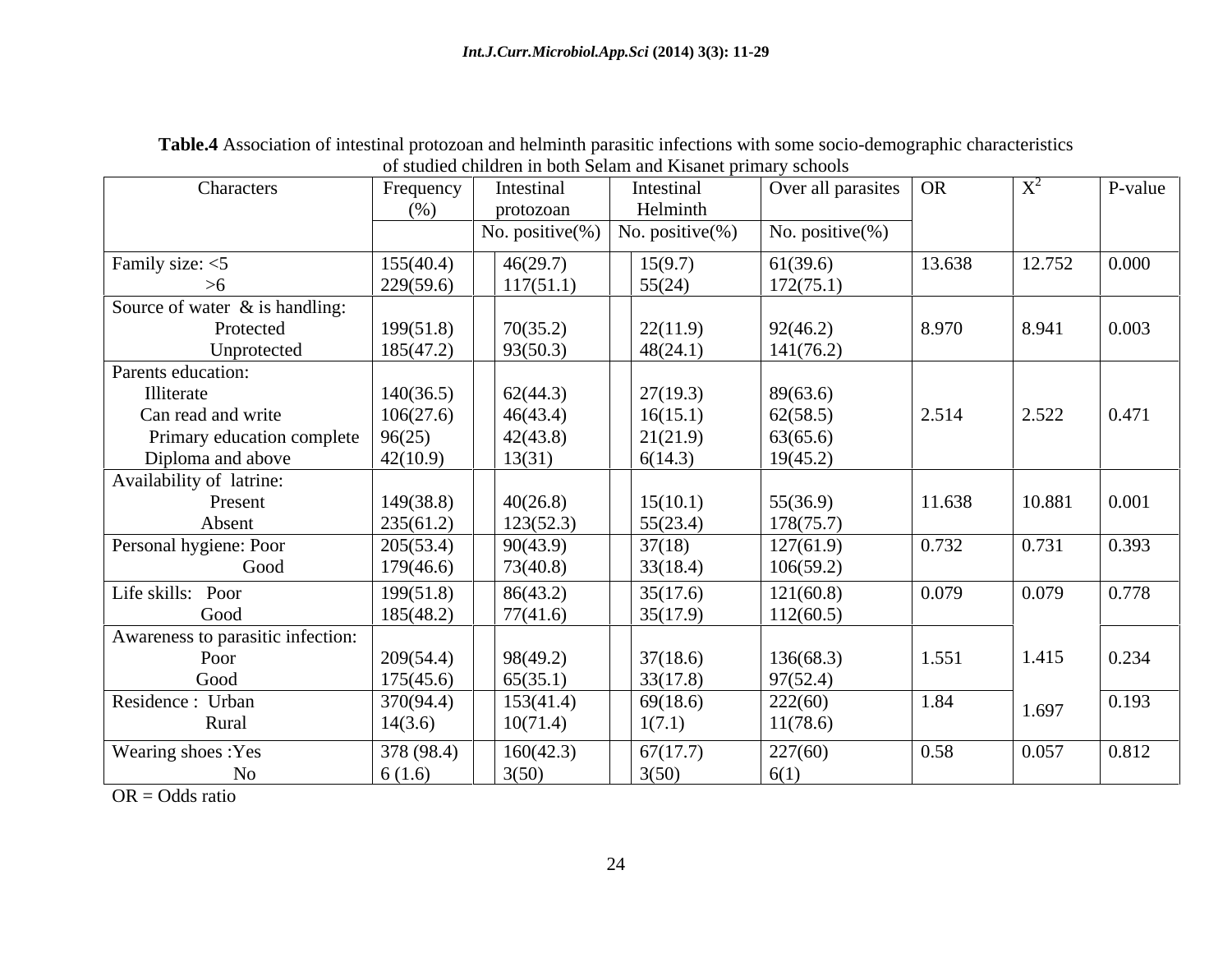**Table.5** Prevalence of weight-for-age, height-for-age, and weight-for-height status among males and females of study children aged 6-9 years in both Selam and Kisanet primary schools and the second second second second second second second second second second second second second second second second second second second second second second second second second second second second second sec

| Participants Total                    |           |                          | <b>Nutritional Indicators</b> |                         |  |  |
|---------------------------------------|-----------|--------------------------|-------------------------------|-------------------------|--|--|
| $\vert$ of the study $\vert$ examined |           | <b>WAZ</b> (underweight) | <b>WHZ</b> (wasting)          | HAZ (stunting)          |  |  |
|                                       | (%)       | <b>Frequency</b> $(\%)$  | <b>Frequency</b> (%)          | <b>Frequency</b> $(\%)$ |  |  |
| $6-9$                                 |           |                          |                               |                         |  |  |
| Male                                  | 61(45.9)  | 25(40.9)                 | 23(37.7)                      | 13(21.3)                |  |  |
| Female                                | 72(54.1)  | 34(47.2)                 | 15(20.8)                      | 23(31.9)                |  |  |
| Total                                 | 133(34.6) | 59(44.3)                 | 38(28.6)                      | 36(27)                  |  |  |
|                                       |           |                          |                               |                         |  |  |
|                                       |           | 1.521                    | 0.632                         | 0.432                   |  |  |
|                                       | P- value  | 0.162                    | 0.278                         | 0.845                   |  |  |

**Table.6** Prevalence of underweight and/or thinness in the age group 10-18 years by gender among school children

Key: BMI= Body Mass Index

prevalence of each intestinal parasite species diagnosed via pupils employed in prevalence of 18.8% and 21.1%, the study and the proportion of different respectively (Table 7). The prevalence of anthropometric measurements was intestinal parasitic infections had also a presented in Table 7. The prevalence of intestinal parasitic infections was higher in children, *i.e.* 61.8% of the infected pupils. underweighted students than wasted and On the previous study done by Asfaw and stunted pupils (Table 7). A significant Goitom (2000) in Ethiopia, anthropometric association was found between intestinal scores in the present study were found to parasitic infections and underweighted be independent of the intestinal parasitic students ( $p=0.002$ ) in the age group, 6-9 years. Comparison of the three elsewhere has shown a higher prevalence anthropometric indices showed that of helminth infections among the stunted underweighted (34.6%) school-children children as compared to those normally had a higher prevalence of parasitic nourished children (Quihui-Cota et al., infection than the other indices. Wasted 2004).

and stunted school-children showed a prevalence of 18.8% and 21.1%, relationship with the BMI of the school children, *i.e.* 61.8% of the infected pupils. infections. However, a study done nourished children (Quihui-Cota *et al*., 2004).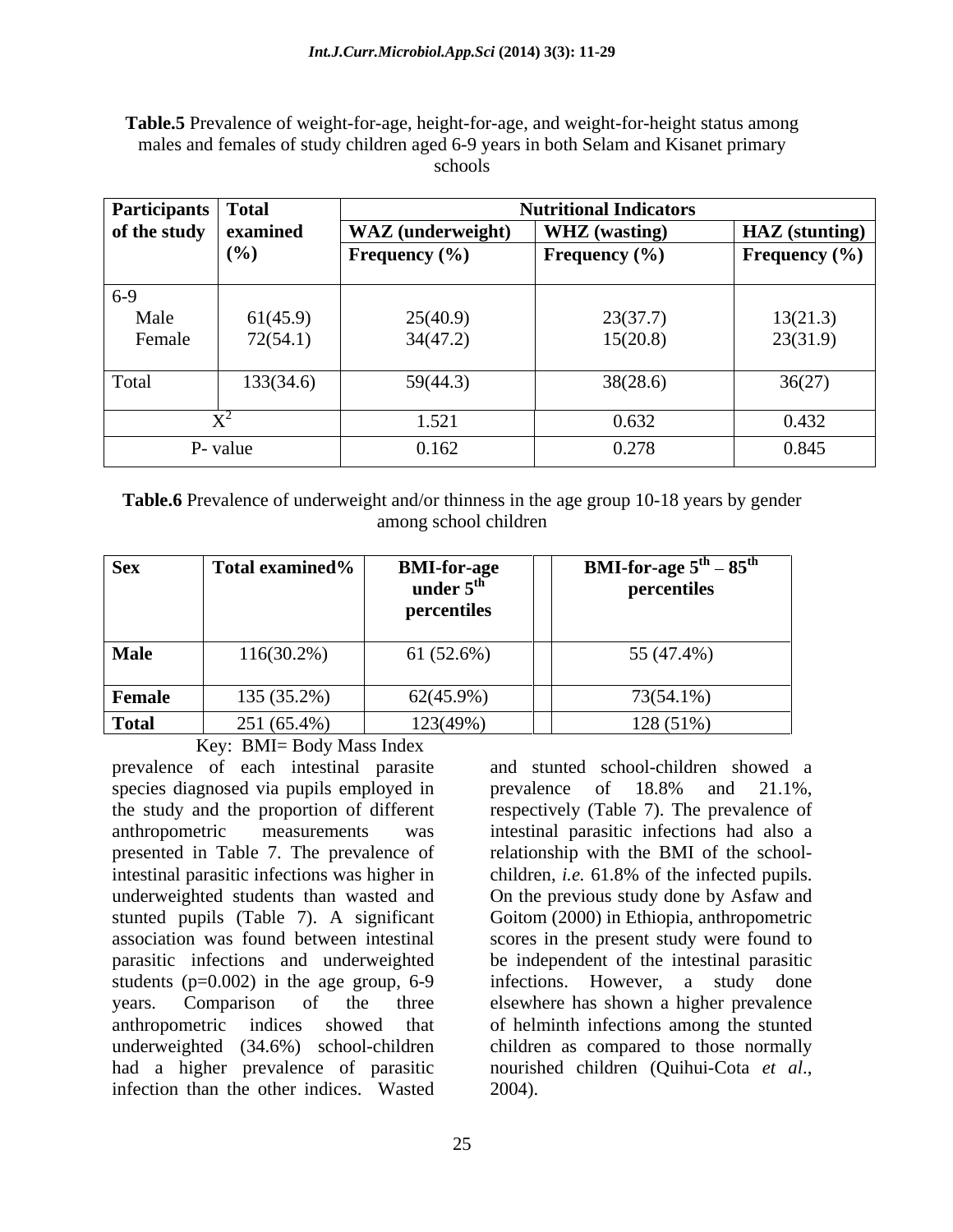| <b>Nutritional</b><br><b>Indicators</b> | No. of<br><b>Examine</b> | Protozoan<br>parasites | Helminth<br>parasites | Over all<br>parasite   |             |              |                |
|-----------------------------------------|--------------------------|------------------------|-----------------------|------------------------|-------------|--------------|----------------|
|                                         | $\mathbf{a}$<br>$(\%)$   | Positive $(\% )$       | Positive<br>(%)       | <b>Positive</b><br>(%) | OR<br>value |              | $X^2$ P $\Box$ |
| For 6-9 age<br>group                    | 133(34.6)                | 63(47.4)               | 24(18)                | 87(65.4)               |             |              |                |
| WAZ                                     |                          |                        |                       |                        |             |              |                |
| Not under<br>weight                     | 67(50.4)                 | 33(52.4)               | 8(33.3)               | 41(30.4)               |             | 10.248 9.753 | 0.002          |
| Under weight                            | 66(49.6)                 | 30(47.6)               | 16(66.7)              | 46(34.6)               |             |              |                |
| WHZ<br>Not wasted                       | 86(64.7)                 | 28(40)                 | 41(37.6)              | 69(51.9)               | 0.715       | 0.719        | 0.396          |
| Wasted<br>HAZ                           | 47(35.3)                 | 19(30.2)               | 6(25)                 | 25(18.8)               |             |              |                |
| Not Stunted                             | 87(65.4)                 | 26(37.1)               | 38(34.9)              | 64(48.1)               | 0.162       | 0.161        | 0.688          |
| Stunted                                 | 46(34.6)                 | 20(31.7)               | 8(33.3)               | 28(21.1)               |             |              |                |
| For $10-18$ age                         | 251(65.4)                | 100(39.8)              | 46(18.3)              | 146(58.2               |             |              |                |
| groups<br>Under weight/                 |                          |                        |                       |                        |             |              |                |
| Thinness<br>Yes(<5th                    |                          |                        | 76(61.8)              |                        |             | 5.816        |                |
| $\ldots$<br>No( > 5th                   | 123(49)                  | 29(23.6)               | 70(54.7) 6.049        |                        |             | 0.162        |                |
| $\ldots$ )                              | 128(51)                  | 17(13.3)               |                       |                        |             |              |                |

### **Table.7** Association of Intestinal Parasitic Infection with anthropometric measurements children in both Selam and Kisanet primary schools

OR: odd ratio

The objective of the present study was to schools located at Wukro town during was a cross-sectional epidemiological intestinal parasitic infections was 60.7% investigation involving a sample (58.2% of males and 62.8% of females) population of 384 school-children from with the prevalence of 42.4%, 18.2% and selected randomly from two primary multiple infections, respectively. The

determine the prevalence of intestinal March-May, 2011/2012 Academic years. parasitic infections and their associations A total of 384 stool samples were with anthropometric measurements among collected and examined using direct wetschool-children of Wukro town, Eastern mount technique. After screening of 384 Tigray, Ethiopia. The design of the study stool specimens, the overall prevalence of grade one to grade eight who were 7.5% of protozoan, helminth parasites and intestinal parasitic infections was 60.7% (58.2% of males and 62.8% of females) with the prevalence of 42.4%, 18.2% and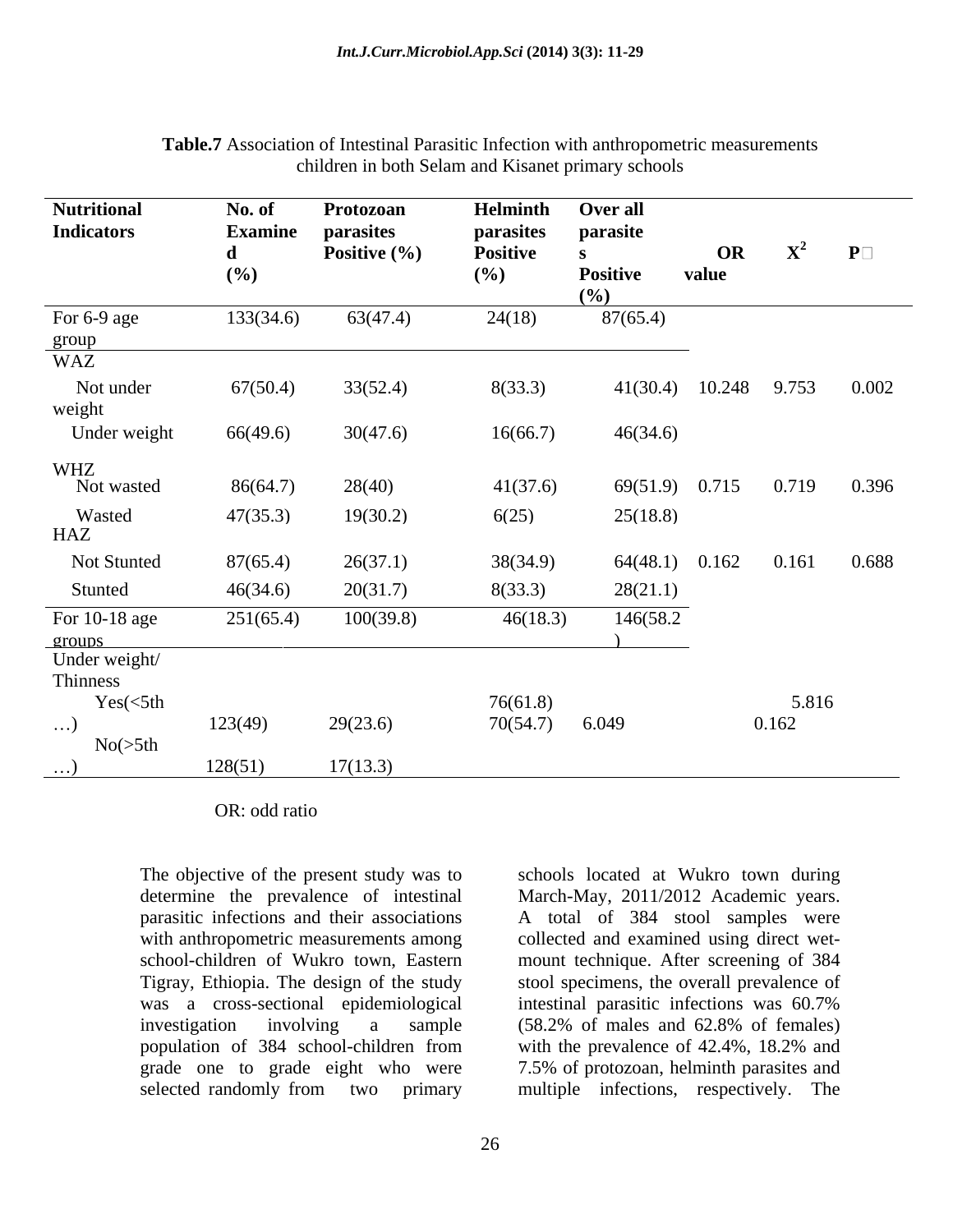prevalence of protozoan parasites, *E. histolytica*, *G.lamblia* and *I.beli* was Similarly, the prevalence of helminth parasitic infections for *A.lumbricoides,*  major public health problems in the Hookworm, *T. trichiura, S.mansoni,*  school-children of Wukro town. *E. E.vermicularis, H.nana* and *Teania.* spp. was 5.7%, 3.9%, 3.1%, 3.1%, 1.3%, 1% common for the school children. and 0.8%, respectively. The prevalence of intestinal parasitic infections was and *S.mansoni* were found as a dominant significantly associated with some of risk species of intestinal helminth parasites factors, such as family size, source of diagnosed in the stool samples of the water and its handling, and availability of school-children. latrines ( $p=0.000$ ,  $p=0.003$  and  $p=0.001$ ) respectively. Even though, there were **References** high parasitic infections, they where not statistically associated with some socio demographic factors, such as parents educational level, personal hygiene, life skills, awareness to parasitic infections, residence and wearing shoe or not. Anthropometric measurements of the 142 pupils were measured and the relationships with the prevalence of intestinal parasitic Amare Mengstu, Solomon GebreSellasie, infections were analyzed. The prevalence of intestinal parasitic infections was higher in underweighted (34.6 %) students than  $u$  urban dwellers in southwest Ethiopia. wasted and stunted pupils. A significant Ethiopian Journal of Health association was found between intestinal parasitic infections and underweight Asfaw TS and Goitom L, 2000. students (p=0.002). Wasted and stunted school-children had a prevalence of 18.8% among under-five children in Avnalem and 21.1%, respectively. Even though there was no significant difference between the BMI of school children and Birmeka, M., 2007. *Intestinal helminthic* parasitic infections, but the prevalence of *infections and their effect on* intestinal parasites in the school children

The major intestinal parasite species AAU(unpublished). P1-72. diagnosed in the school children of Wukro Chan, M.S., Medley, G.F., Jamison, D. town (in both Selam and Kisanet primary and D.A. Bundy, 1994. The evaluation schools) were *E. histolytica*, *G.lamblia, I.beli, A.lumbricoides,* Hookworm, *T. trichiura, S.mansoni, E.vermicularis,* infection. *Parasitology* 109, 373-87. *H.nana* and *T. saginata.* The findings in the present study showed that intestinal parasitic protozoan infections were the Survey 2005.

23.2%, 16.9% and 4.4%, respectively. *histolytica*, *G.lamblia* infections were common for the school children.*A.lumbricoides,* Hookworm, *T. trichiura*  school-children.

# **References**

- Abu Mourad TA, 2004. Palestinian refugee conditions associated with intestinal parasites and diarrhoea: Nuseirat refugee camp as a case study. *Journal of Public Health*. 118: 131- 142.
- Tesfeye Kassa, 2007. Prevalence of intestinal parasitic infections among urban dwellers in southwest Ethiopia. *Ethiopian Journal of Health Development. P.* 21(1).
- Asfaw TS and Goitom L, 2000. Malnutrition and enteric parasitoses among under-five children in Aynalem village, Tigray. *Ethiopian Journal of Health Development*. *P*. 14:67-75.
- were high (61.8%). *children and pregnant women: Attat, infections and their ef ect on nutritional status in elementary school Gurage Zone,Southern Ethiopia*, AAU(unpublished). P1-72.
	- of potential global morbidity attributable to the intestinal nematode
	- CSO, 2005. Central Statistical Office. : *Ethiopian Demographic and Health Survey 2005.*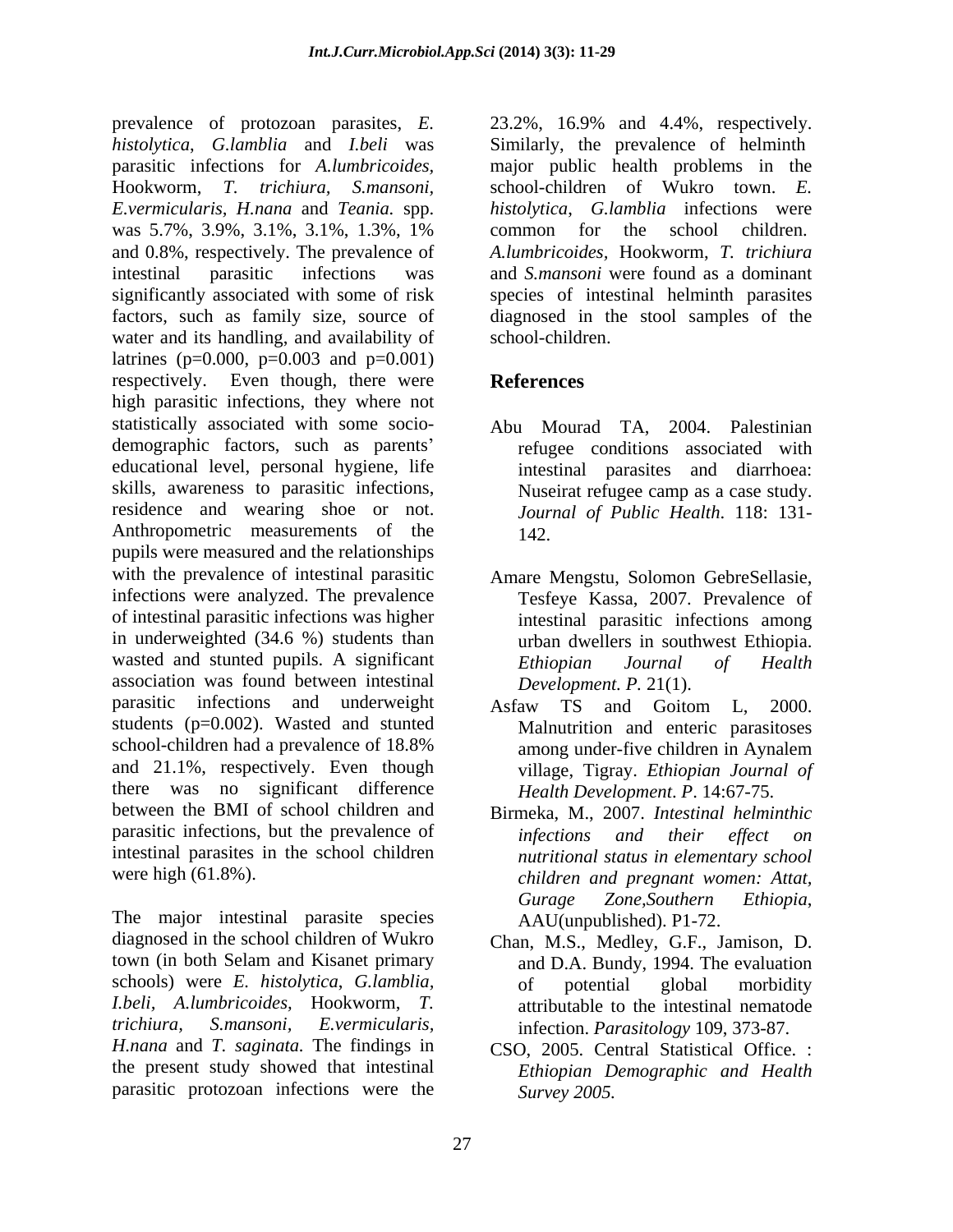- Culha, G., Kemal, M., C. Ozer, 2007. The
- Curtis, V., Caircross S., R. Yonli, 2000. pinpointing the problem. *Trop Med Int*
- FMOH, 2005. Nutritional status and child Health. Planning and programming
- Gibson, R.S. 2005. Principle of nutrition 217.
- Gillespie SH, 2001. Intestinal nematodes. bositive/AIDS patients. *Malays.* In: Gillespie SH, Pearson RD, eds.
- Girum Tadesse, 2005. The prevalence of Ethiopia*. Ethiopian Journal of Health*
- Haile G, Jirra C, Mola T, 1994. Intestinal junior secondary school students,
- Hindi, A.I. and Jadallah, S.Y. (1999). among school children in Gaza city, *parasitology.* 29: 365-73.
- 
- Kloos H and Tesfa-Yohannes T, 1993. AH, editors. *The ecology of health and*

- Distribution of Intestinal Parasites Legesse M, Erko B, 2004. Prevalence of among Turkish Children Living in rural area. Middle East Journal of schoolchildren in a rural area close to Family Medicine, Vol.6, Issue 6.Ed. Southeast of Lake Langano, Ethiopia.  $3(1),20$ - 25.  $5$  Ethiopian Journal of Health intestinal parasites among *Ethiopian Journal of Health Development*. 18:116-120.
- Domestic hygiene and diarrhoea Lopez-Quintero C., Freeman P., Y. *Health.* 5:22-32. school children in Bogota, Colombia. Neumark, 2009. Hand washing among *Am J Public Health*; 99:94–101.
- care. Health and Health related Miguel, E. and M.Kremer, 2004. Worms indicators, 2004/5.Federal Ministry of identifying impacts on education and department. P18-19. externalities. *Econometrica*; 72: 159 health in the presence of treatment 217.
- assessment. Second editioned. Oxford: Oguntibeju O, 2006. Prevalence of Oxford University Press. The intestinal parasites in HIVintestinal parasites in HIV positive/AIDS patients. *Malays. Journal of Medical Science* 13: 68-73.
- *Principles and Practice of Clinical* Quihui-Cota L, Valenica ME, Crompton *Parasitology*. Chichester: John Wiley DWT, Phillips S, Hagen P, Diaz and Sons, 561-83. Camacho SP, Tejas AT, 2004. intestinal helminthic infections and parasitic infections in relation to associated risk factors among school children in Babile town, eastern schoolchildren. *Trans R Soc Trop Med* **lla, C. Kenal, M. C. Ozer, 2005. The Colorado USA. 223. experimental parasites and parameters in<br>the press,**  $\mu$ *Ethiopia***. This is a most and parameters in the simulation in the simulation in the simulation in the simul** Prevalence and intensity of intestinal nutritional status in Mexican *Hyg.* 98:653-659.
- *Development.* 19(2):140-147. Rozendale, J.R., 1997. Vector Control parasitism among Jiren elementary and Communities. Geneva, WHO; 337- Methods for use by Individuals and 356.
- southwest Ethiopia. *Ethiopian Journal* Singh, H.L., N.D. Singh and Y.I. Singh, *of Health Development*. 8:37-41. 2004. Helminthic infestation of the Ibrahim, H., Yassin, M., shubair, M.E., Ali primary school-going children in Manipur. *J Commun Dis.* 36:111-6.
	- Prevalence of intestinal parasites Solomon, A, 2006. Intestinal helminths Gaza strip. *J. Egypt. Society of* Areka, Wolyta Zone. *Review of* and anemia in malaria endemic area, *Parasitic disease.* 28, 2-5.
- Kish and Leslie, 1965. Survey Sampling, Tadesse D. and Beyene P., 2009. John and Sons, New York. Irrigation Practices and Intestinal Intestinal parasitism. In: Kloss H, Zein Central Zones of Tigray. *Ethiop J* Helminth Infections in Southern and *Health Dev.* 23(1).

Tilahun Alelign, 2010. Study of the